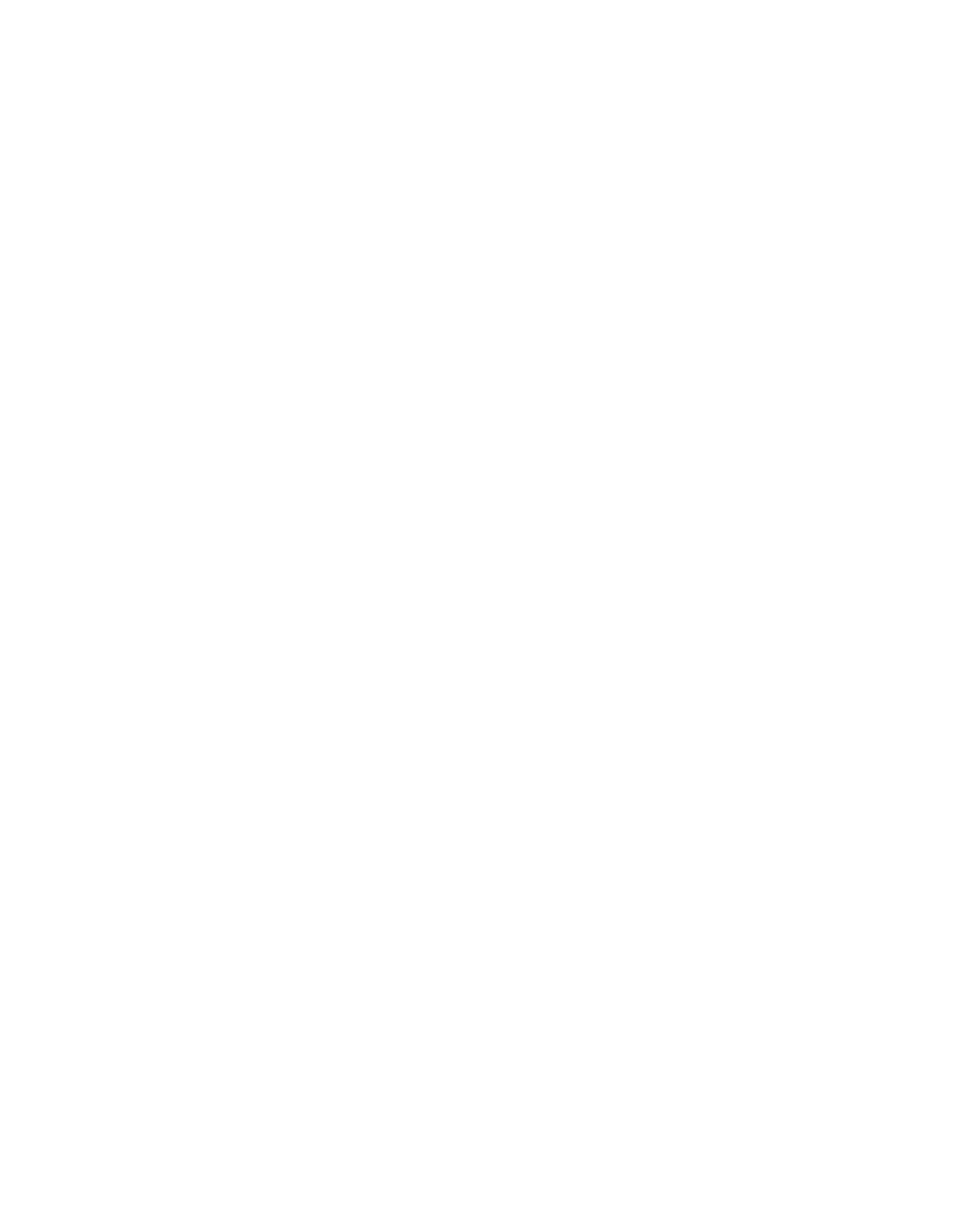# Secrecy Analysis of Distributed CDD-Based Cooperative Systems with Deliberate Interference

Kyeong Jin Kim, Hongwu Liu, Marco Di Renzo, Philip V. Orlik, and

H. Vincent Poor

*Abstract***—In this paper, a cooperative cyclic-prefixed single carrier (CP-SC) system is studied and a scheme to improve its physical layer security is proposed. In particular, a distributed cyclic delay diversity (dCDD) scheme is employed and a deliberate interfering method is introduced, which degrades the signal-to-interference-plus-noise ratio (SINR) over the channels from a group of remote radio heads (RRHs) to an eavesdropper, while minimizing the signal-to-noise ratio loss over the channels from the RRHs to an intended user. This is obtained by selecting one RRH that acts as an interfering RRH and transmits an interfering artificial noise sequence to the eavesdropper. Through the use of the dCDD scheme, a channel that minimizes the receive SINR at the eavesdropper is selected for the interfering RRH. This choice enhances the secrecy rate of the CP-SC system. The system performance is evaluated by considering the secrecy outage probability and the probability of non-zero achievable secrecy rate, which are formulated in a closed-form analytical expression for identically and non-identically distributed frequency selective fading channels. Based on the proposed analytical framework, in addition, the diversity order of the system is studied. Monte Carlo simulations are employed to verify the analytical derivations for numerous system scenarios.**

*Index Terms***—Distributed single carrier systems, physical layer security, distributed cyclic delay diversity, secrecy outage probability, probability of non-zero achievable secrecy rate.**

#### I. INTRODUCTION

It is necessary to enhance physical layer security between legitimate terminals from the broadcast nature of radio channels. In this light, we investigate the physical layer security of a cooperative wireless system that employes the distributed transmit diversity scheme, in which several remote radio heads (RRHs) are connected with a central control unit (CU) via reliable backhaul connections. In non-secure cooperative systems, a signal targeting a legitimate user (LU) or an intended user can be intercepted by a non-legitimate user or an eavesdropping user (EU). To maximize the communication range, the RRHs that constitute the cooperative system may use a maximum transmission power. However, since the signal power propagates isotropically in space, any users within the communication range can intercept the signal. Thus, securing

Parts of this paper were presented at the 2018 IEEE International Conference on Communications [1].

data transmission over wireless networks is a challenging problem and has attracted considerable attention [2]–[7]. Secure communication systems can be realized only if the signal quality of the LU's communication link is better than the signal quality of the EUs' communication links. Otherwise, the EUs can intercept the legitimate transmission at the physical layer.

Although explicit channel feedback enables the CU and cooperative RRHs to choose an appropriate transmission mode, e.g., maximum ratio transmission (MRT) [8], [9], and achieve a higher scheduling gain [10], the channel state information (CSI) can be easily intercepted by the EU to lessen the effectiveness of physical layer security. Thus, the explicit feedback of CSI is not an adequate choice for increasing the physical layer security. Motivated by these considerations, the authors of [11] proposed to use the distributed cyclic delay diversity (dCDD) scheme for application to cyclic prefixedsingle carrier (CP-SC) transmissions, since it does not require the explicit feedback of the CSI. The dCDD scheme is capable of increasing the signal quality at the LU. To achieve this performance, sufficient conditions to convert a multi-input single-output (MISO) channel into an intersymbol interference (ISI)-free single-input single-output (SISO) channel without causing ISI among the RRHs were identified [12]. It was proved that the maximum achievable diversity order can be achieved for CP-SC transmissions by receiving the multiple copies of the same transmission symbol. However, the EU also receives the multiple copies of the same transmission symbol, so that the receive signal-to-noise ratio (SNR) at the EU will be increased. Thus, the original dCDD scheme is not fit to the physical layer security system.

Jamming has been proposed as a promising approach for improving the physical layer security [3], [13]–[18]. The main idea is to degrade the quality of the signal received at the EU, i.e., the signal-to-interference-plus-noise ratio (SINR) of the channels from the RRHs to the EUs without affecting the desired SNR over the channels from the RRHs to the LU. To this end, an intentional jamming signal, which can be decoded only by the LU, is embedded into the transmitted signal. A cooperative jamming scheme was proposed in [3] and [13]. A source cooperation-aided opportunistic jamming scheme was proposed in [16]. In [17], two relay nodes are opportunistically selected for assisting relaying operations and jamming the EU, respectively. A joint relay and jamming selection scheme was proposed in [18]. For point-to-point secrecy communication systems with multiple jamming sources and EUs, an optimal power allocation scheme was proposed and its secrecy outage probability was studied in [19]. As for multiuser downlink transmission schemes, the authors of [20] investigated a power

K. J. Kim and P. V. Orlik are with Mitsubishi Electric Research Laboratories (MERL), Cambridge, MA 02139 USA

H. Liu is with Shandong Jiaotong University, Jinan, China

M. D. Renzo is with the Laboratoire des Signaux et Systèmes, CNRS, CentraleSupélec, Univ Paris Sud, Université Paris-Saclay, 3 rue Joliot Curie, Plateau du Moulon, 91192, Gif-sur-Yvette, France

H. V. Poor is with the Department of Electrical Engineering, Princeton University, Princeton, NJ 08544 USA

This work was supported in part by the U.S. National Science Foundation under Grants CCF-1420575 and ECCS-1647198.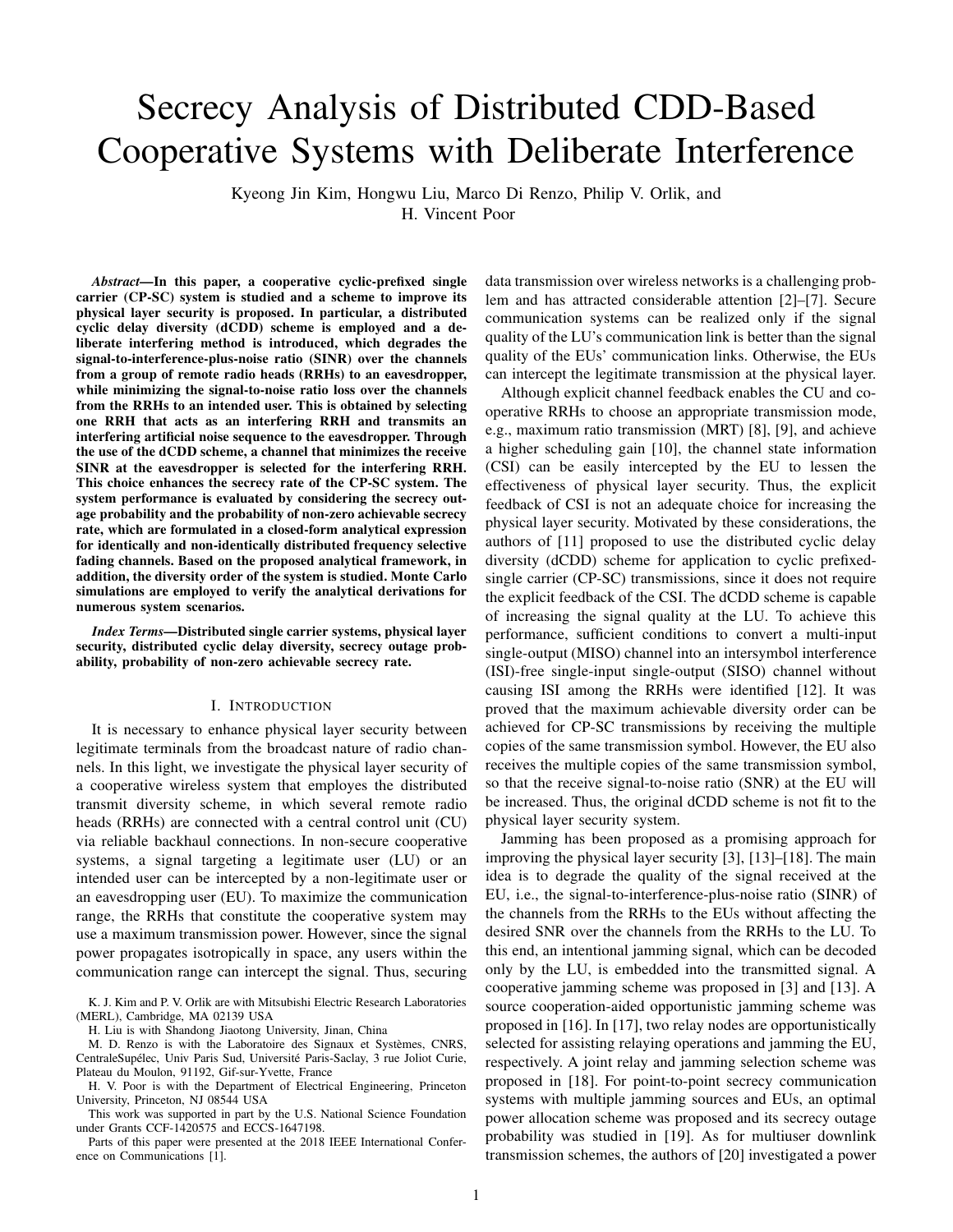allocation scheme between the information signal and the artificial noise (AN) under perfect and imperfect CSI scenarios. Under the assumption that multiple relays are available in the system, the authors of [21] investigated optimal distributed jamming schemes that maximize the secrecy rate. A game theoretic approach was proposed in [22], which optimizes the secrecy performance of wireless networks with selfish jamming. As for spectrum sharing systems, cooperative jamming was proposed to decrease the intercept probability in [16]. It is shown that intentional jamming can greatly improve the secrecy performance. Recently, jamming techniques have been applied in [23] to enhance the physical layer security of fullduplex relay networks. In [24], lower and upper bounds on the secrecy capacity of multi-carrier systems were established in the context of multiple parallel relay channels. It has been shown that the secrecy capacity of the multi-carrier system can be achieved if each subchannel achieves its own secrecy capacity by secrecy coding or jamming [24]–[26].

There are two possible methods to generate the AN. In the first method, the AN is generated in the null space of the legitimate channels. Thus, AN-based jamming interferes only with the EU without interfering with the LU. Although an equivalent channel matrix can be derived at the LU, its null space does not exist. As an alternative method, we could use a sequence, for example, Zadoff-Chu sequence <sup>1</sup> [27], [28] as the AN sequence (ANS), known only at the CU and LU. By capitalizing on the benefits of the dCDD scheme, we propose to modify the dCDD scheme by assigning one of the RRHs as an interfering RRH, which transmits the ANS to the EU, an approach that enhances the physical layer security. With the unique strength of dCDD, the interfering RRH interferes only with the EU without affecting the LU.

#### *A. Contribution*

To the best of our knowledge, the dCDD scheme has never been applied to cooperative CP-SC systems (and to any other communication systems) with the objective of protecting the transmission from illegitimate EUs. Thus, the main contributions made by the present paper include the following:

1) We introduce a systematic procedure for choosing the interfering RRH. The proposed joint data RRHs and interfering RRH selection is somewhat similar to the solution introduced in [16]–[18]. The main difference is that it has never been considered in the context of dCDD operation. Without the explicit feedback of legitimate channels' CSI, the SNR at the LU can be increased compared with the simpler selection scheme proposed by [17] and [18], thanks to the use of the dCDD scheme. Note that since the EU can intercept this explicit feedback to lower the secrecy level, it is desirable to avoid this feedback type from physical layer security perspective. In addition, the SINR at the EU can be significantly reduced compared with [16]. This is possible by first choosing a channel for the interfering RRH that minimizes the SINR over the EU channels, and then by applying the dCDD scheme, over the LU channels, to the remaining RRHs. Thus, the proposed interfering RRH selection scheme in the context of the dCDD scheme decreases the SINR at the EU, while minimizing the SNR loss at the LU. Note that since exact CSI for the legitimate channels is not available, the interfering RRH is selected first to minimize the SINR, and then data RRHs are selected from the remaining set of RRHs.

- 2) We introduce an analytical framework to study the physical layer security of the proposed scheme. The analytical framework is applicable to identically distributed frequency-selective channels for the EUs and non-identically distributed frequency-selective channels for the LU. A new analytical expression for the SINR at the EU is introduced and its probability density function (PDF) is derived. Based on these new findings, a closedform expression for the secrecy outage probability is obtained. To shed light on the system performance, approximated analytical expressions for the secrecy outage probability and probability of non-zero achievable secrecy rate are computed.
- 3) With the aid of asymptotic analysis, the diversity order of the system is derived. It is proved that the physical layer security can be improved at the cost of reducing the diversity order. In particular, we show that the reduction of diversity order that is due to using one of the RRHs as the interfering RRH is usually acceptable, especially if the channels of the EUs are identically distributed.

The rest of the paper is organized as follows. In Section II, the system and channel models are introduced. The dCDD scheme is summarized and the method for selecting the interfering RRH is described. In Section III, the receive SNR and SINR at the LU and EU, respectively, are computed. Furthermore, the secrecy outage probability is studied. Simulation results are illustrated in Section IV and conclusions are drawn in Section V.

*Notation:* The superscript  $(\cdot)^T$  denotes transposition;  $E\{\cdot\}$ denotes expectation;  $I_N$  denotes an  $N \times N$  identity matrix; **0** denotes an all-zero matrix of appropriate size;  $CN(\mu, \sigma^2)$ denotes a complex Gaussian distribution with mean  $\mu$  and variance  $\sigma^2$ ;  $\mathbb{C}^{m \times n}$  denotes the vector space of all  $m \times n$ complex matrices;  $F_{\varphi}(\cdot)$  denotes the cumulative distribution function (CDF) of the random variable (RV)  $\varphi$ , whereas its PDF is denoted by  $f_{\varphi}(\cdot)$ ; The binomial coefficient is denoted by  $\binom{n}{k} \triangleq \frac{n!}{(n-k)!k!}$ . The *l*th element of a vector *a* is denoted by  $a(l)$ ;  $\mathbb{L}(a)$  denotes the cardinality of a vector a. For a set of continuous random variables,  $\{x_1, x_2, \ldots, x_N\}$ ,  $x_{(i)}$  denotes the *i*th largest random variable, and becomes the *i*th order statistic. For the set  $\mathbb{S}_M \stackrel{\triangle}{=} \{1, 2, ..., M\}$ ,  $\mathbb{S}_M \setminus \{j\}$  denotes  $\mathbb{S}_M$  excluding j.

### II. SYSTEM AND CHANNEL MODEL

A block diagram of the considered cooperative CP-SC system is sketched in Fig. 1. The CU provides broadband wireless access with ideal backhaul links,  $\{b_m, \forall m\}$ , to M RRHs  ${RRH_m, \forall m}$ . The RRHs are assumed to be equipped

<sup>&</sup>lt;sup>1</sup>The amplitude of the Zadoff-Chu sequence is constant in the time (frequency) domain and its autocorrelation is zero for all non-zero cyclic shifts [27].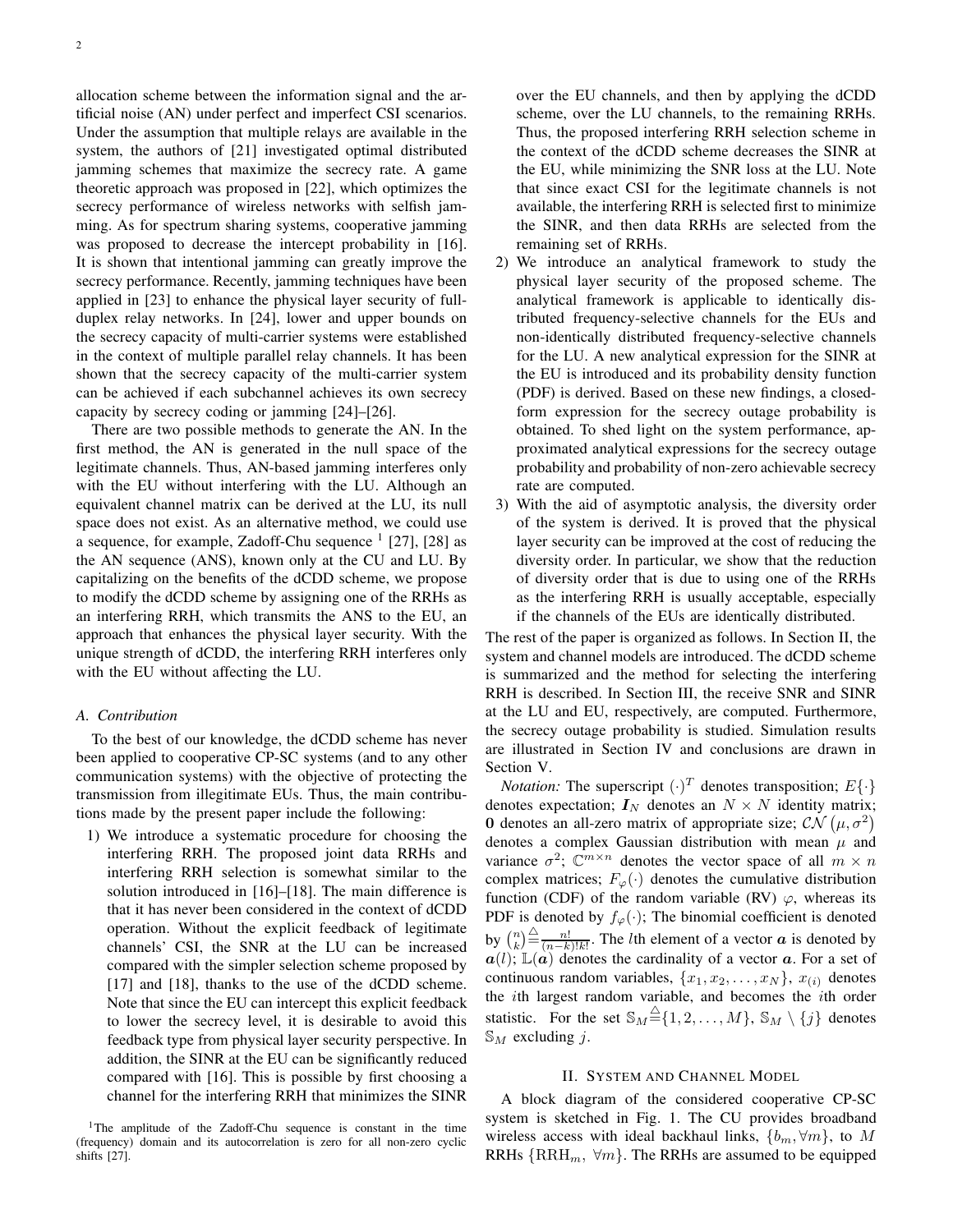

Fig. 1. Block diagram of the considered cooperative system, which communicates with the CU via a set of ideal backhaul links  $\{b_1, \ldots, b_M\}$ . Based on the dCDD scheme, M RRHs communicate with the LU through the legitimate channels  $\{h_m, \forall m\}$ . The wireless links from the RRHs to the LU can be intercepted by an EU through the illegitimate channels  ${g_m, \forall m}$ .

with a single antenna, due to practical constraints on the hardware complexity and power limitation. In addition, each of the LU and EU is assumed to be equipped with a single antenna. Cooperative communications occur between the RRHs and the LU in the presence of an EU. To protect the confidential information from being illegitimately intercepted by the EU, one of the RRHs is selected as the interfering RRH. Its main role is to transmit a deliberately interfering ANS to the EU. The remaining RRHs, on the other hand, transmit data signals. To increase the receive SNR at the LU, the dCDD communication scheme is employed to ensure the communication between the RRHs and the LU under the control of the CU.

The EU is considered to be an active user, and, thus, the CSI from the RRHs to the EU can be monitored by the CU [3]. As a practical consideration, only partial CSI is assumed in the system. Frequency selective fading channels from the  $m$ th RRH to the EU are considered and are denoted by  $g_m$  with  $\mathbb{L}(\mathbf{g}_m) = N_g$ . The same number of multipath components over the EU channels is assumed. The LU is placed at a random location with respect to the RRHs, and, thus, independent and non-identically distributed frequency selective fading channels from the RRHs to the LU are assumed. The channel from the mth RRH to the LU is denoted by  $h_m$  with  $\mathbb{L}(h_m) = N_{h,m}$ . The LU is assumed to have knowledge of the number of multipath components of the LU channels. For CP-SC transmissions, CSI can be estimated with the aid of either sending the training sequence [29] or adding the pilot as the suffix to each symbol block [30], [31]. With the aid of this a priori information, the CU is capable of computing the maximum number of RRHs for dCDD operation. Since the LU does not require explicit CSI feedback, the interception probability of the system can be reduced.

We consider CP-SC transmission. In this case, the CP length,  $N_p$ , can be optimized in order to remove the ISI as follows [11]

$$
N_p \ge \max\{N_{h,1}, \dots, N_{h,M}\}\tag{1}
$$

where  $N_{h,m}$  denotes the number of multipath components of the frequency fading channel  $h_m$ .

The CDD delay,  $\Delta_m$ , of the mth RRH is set equal to

$$
\Delta_m = (m-1)N_p \tag{2}
$$

which allows the system to convert the MISO channel into an ISI-free SISO channel.

From (1) and (2), the number of RRHs for dCDD operation is as follows  $[11]^{2}$ :

$$
M = 1 + \left\lfloor \frac{Q}{N_p} \right\rfloor \tag{3}
$$

where  $|\cdot|$  denotes the floor function with respect to the symbol block size,  $Q$ , and  $N_p$ . The CU determines  $Q$  based on CP-SC transmissions, whereas the LU feeds  $N_p$  back to the CU according to (1).

In the present paper, we are interested in two fundamental questions related to dCDD operation in the context of physical later security:

 $Q_1$ : How should one RRH be chosen as the interfering RRH?

 $Q_2$ : What is the impact of the proposed interfering RRH selection on the secrecy performance?

# *A. Selection of the interfering RRH*

For the M available RRHs, the CU has the knowledge of  $\{\Vert \mathbf{g}_m \Vert^2, \forall m\}$ , i.e., the frequency selective fading channel from the *m*th RRH to EU. The channel magnitude is  $||g_m||^2$ , so that the CU has  $M$  channel magnitudes

$$
\|\bm{g}_{(1)}\|^2 \leq \ldots \leq \|\bm{g}_{(M)}\|^2. \tag{4}
$$

From this knowledge, the CU can choose the RRH connected to a channel having the largest channel magnitude as the interfering RRH. The remaining RRHs act as data RRHs. Since the EU channels are independent of the LU channels, the set of data RRHs changes according to the EU channels. In the sequel,  $s^*$  denotes the index of the interfering RRH.

#### *B. Received Signals at the EU and LU*

The *mth* RRH applies the CDD delay  $\Delta_{\tilde{m}}$  to the original input symbol block  $s \in \mathbb{C}^{Q \times 1}$ . This operation is expressed by  $\tilde{s}_m = P_Q^{\Delta_{\tilde{m}}} s$ , with  $P_Q^{\Delta_{\tilde{m}}} \in \mathbb{C}^{Q \times Q}$  denoting the orthogonal permutation matrix obtained by circularly shifting down the identity matrix  $I_Q$  by  $\Delta_{\tilde{m}}$ . For the cyclically shifted symbol block  $\tilde{s}_m$ , a CP of  $N_p$  symbols is appended to the front of  $\tilde{s}_m$ , then a resulting symbol block  $s_m \! \triangleq \!$  $\int \tilde{s}_m(Q-N_p+1:Q,1)$  $\tilde{s}_m$ 1  $\in \mathbb{C}^{(Q+N_p)\times 1}$  is transmit-

ted sequentially to the LU via a frequency selective fading

<sup>&</sup>lt;sup>2</sup>Interested readers can find relevant information about the dCDD scheme and its operation in [11].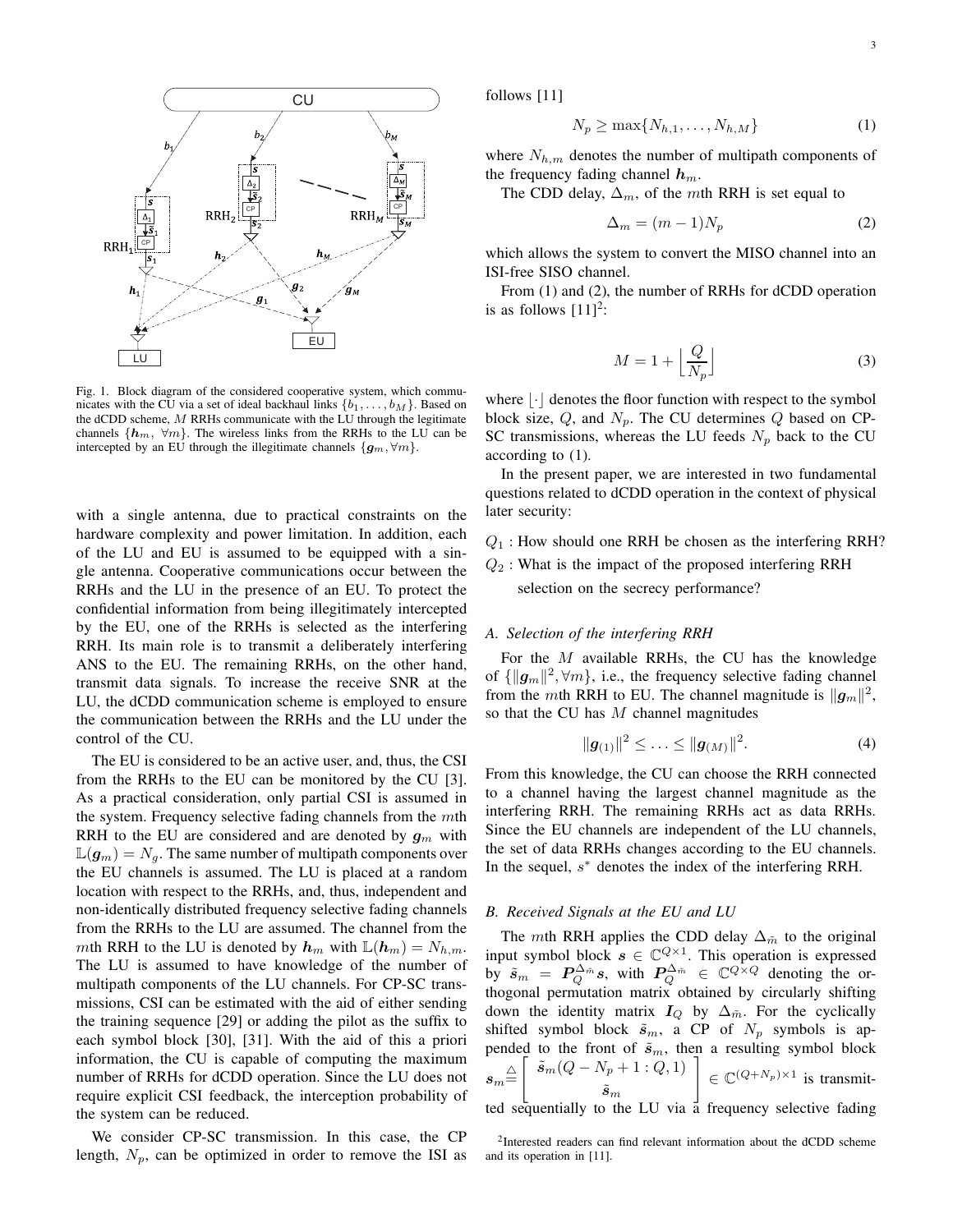channel  $h_m$ . After the removal of the CP signal, the received signal at the LU is given by

$$
\tilde{r}_L = \sum_{\tilde{m} \in \mathbb{S}_M \backslash \{(M)\}, m \in \mathbb{S}_M \backslash \{s^*\}} \sqrt{P_T \alpha_{h,m}} \mathbf{H}_m \mathbf{P}_Q^{\Delta_{\tilde{m}}} s + \sqrt{P_J \alpha_{h,s^*}} \mathbf{H}_{s^*} \mathbf{P}_Q^{\Delta(M)} j + z_L
$$
\n(5)

where  $P_T$  and  $P_J$  are the transmission powers for data and ANS transmissions, respectively. Note that  $\tilde{m} \neq m$  and  $\tilde{s} \neq$ s ∗ . To reduce the decoding probability of an interfering ANS at the EU, we also apply a random selection for  $\Delta_{\tilde{s}^*}$ . According to [11], it is verified that dCDD provides the same performance if different cyclic delays are assigned to different RRHs. Since the LU also feeds back a list, which specifies RRHs' order by the magnitude of their channels connected to the LU, the CU can use this list. To reduce feedback overhead, we assume that the CU chooses the index of the RRH connected to the best channel to the LU. That is,  $\tilde{s}$  corresponds to the index  $(M)$ of  $h_{(M)}$ . Then, the remaining cyclic delays are assigned to the data RRHs. Thus,  $\tilde{m} \in \mathbb{S}_M \setminus \{(M)\}\$  and  $m \in \mathbb{S}_M \setminus \{s^*\}.$ Accordingly, (2) should be changed to  $\Delta_{\tilde{m}} = (\tilde{m} - 1)N_p$ . The additive vector noise over the LU channels is denoted by  $z_L \sim \mathcal{CN}(\mathbf{0}, \sigma_z^2 \mathbf{I}_Q)$ . Additionally,  $\alpha_{h,m}$  accounts for the distant-dependent large scale fading over the channel  $h_m$ . For a distance  $d_m$  from the mth RRH to LU,  $\alpha_{h,m}$  is given by  $\alpha_{h,m} = d_m^{-\epsilon}$ , where  $\epsilon$  denotes the path loss exponent. Right circulant matrices are denoted by  $\{H_m, \forall m, m \neq s^*\}$ and  $H_{s*}$ , which are mainly specified by the channel vectors  ${h_m, \forall m, m \neq s^*}$  and  $h_{s^*}$  with additional zeros to make them have a length Q. For example, for  $Q = 4$ ,  $N_{h,m} = 2$ , and  $N_{h,s^*} = 3$ ,  $H_m$  and  $H_{s^*}$  are given by

$$
H_m = \begin{bmatrix} h_m(1) & 0 & 0 & h_m(2) \\ h_m(2) & h_m(1) & 0 & 0 \\ 0 & h_m(2) & h_m(1) & 0 \\ 0 & 0 & h_m(2) & h_m(1) \end{bmatrix} \text{ and }
$$
  

$$
H_{s^*} = \begin{bmatrix} h_{s^*}(1) & 0 & h_{s^*}(3) & h_{s^*}(2) \\ h_{s^*}(2) & h_{s^*}(1) & 0 & h_{s^*}(3) \\ h_{s^*}(3) & h_{s^*}(2) & h_{s^*}(1) & 0 \\ 0 & h_{s^*}(3) & h_{s^*}(2) & h_{s^*}(1) \end{bmatrix}.
$$
 (6)

For the deliberate interfering ANS,  $j \in \mathbb{C}^{Q \times 1}$ , we assume that  $E\{j\} = 0$ , and  $E\{jj^H\} = I_Q$ . The interfering ANS is known to the CU and LU, and we assume that the channel estimate is very accurate at the LU; thus (5) can be expressed as follows:

$$
\bm{r}_L = \sum_{\tilde{m} \in \mathbb{S}_M \setminus \{(M)\}, m \in \mathbb{S}_M \setminus \{s^*\}} \sqrt{P_T \alpha_{h,m}} \bm{H}_m \bm{P}_Q^{\Delta_{\tilde{m}}} \bm{s} + \bm{z}_L. (7)
$$

Note that the two conditions specified by Eqs. (1) and (2), assure that the ANS  $j$  does not interfere with the desired data symbol s. Thus, dCDD operation introduces interference

free reception at the LU  $^3$ . By using the properties of right circulant matrices, the product of two right circulant matrices is another right circulant matrix, and the right circulant matrix is specified by its first column vector, so that we can further express (7) as:

$$
r_L = H_{\text{CDD},s^*} s + z_L \tag{8}
$$

where the first column vector of  $H_{\text{CDD},s^*}$  is given by

$$
\boldsymbol{h}_{\text{CDD},s^{*}} \stackrel{\triangle}{=} \sqrt{P_{T}} \Big[ \sqrt{\alpha_{h,1}} (\boldsymbol{h}_{1})^{T}, \boldsymbol{0}_{1 \times (N_{p} - N_{h,1})}, \sqrt{\alpha_{h,2}} (\boldsymbol{h}_{2})^{T},
$$
\n
$$
\boldsymbol{0}_{1 \times (N_{p} - N_{h,2})}, \dots, \sqrt{\alpha_{h,s^{*}-1}} (\boldsymbol{h}_{s^{*}-1})^{T},
$$
\n
$$
\boldsymbol{0}_{1 \times (N_{p} - N_{h,s^{*}-1})}, \sqrt{\alpha_{h,s^{*}+1}} (\boldsymbol{h}_{s^{*}+1})^{T},
$$
\n
$$
\boldsymbol{0}_{1 \times (N_{p} - N_{h,s^{*}+1})}, \dots, \sqrt{\alpha_{h,M}} (\boldsymbol{h}_{M})^{T},
$$
\n
$$
\boldsymbol{0}_{1 \times (N_{p} - N_{h,M})} \Big]^{T}.
$$
\n(9)

Note that since the location of a missing channel vector,  $h_{(M)}$ , is determined by  $\Delta_{(M)}$ , (9) corresponds to the case of  $(M)$  = s ∗ . We can readily derive an equivalent form for a general value of  $(M) \neq s^*$ . However, without loss of generality, we assume that  $(M) = s^*$  in the sequel to simplify mathematical expressions. The received signal at the EU is given by

$$
\boldsymbol{r}_{E} = \sum_{\substack{m=1,m\neq s^{*} \\ \boldsymbol{z}_{E}}}^{M} \sqrt{P_{T}\alpha_{g}} \boldsymbol{G}_{m} \boldsymbol{P}_{Q}^{\Delta_{m}} \boldsymbol{s} + \sqrt{P_{J}\alpha_{g}} \boldsymbol{G}_{s^{*}} \boldsymbol{P}_{Q}^{\Delta_{s^{*}}} \boldsymbol{j} + \boldsymbol{z}_{E}
$$
\n
$$
= \boldsymbol{G}_{\text{CDD},s^{*}} \boldsymbol{s} + \sqrt{P_{J}\alpha_{g}} \boldsymbol{G}_{s^{*}} \boldsymbol{P}_{Q}^{\Delta_{s^{*}}} \boldsymbol{j} + \boldsymbol{z}_{E} \tag{10}
$$

where  $G_{\text{CDD},s^*}$  and  $G_{s^*}$  are right circulant matrices specified by the equivalent channel vectors  $g_{\text{CDD},s^*}$  and  $g_{s^*}$ , respectively. Additionally,  $\alpha_q$  is used to model the distancedependent large scale fading over the EU channels. Note that  $g_{\text{CDD},s^*}$  can be specified as  $h_{\text{CDD},s^*}$  using  $g_m$ s. The additive vector noise over the EU channels is given by  $z_E \sim \mathcal{CN}(\mathbf{0}, \sigma_z^2 \mathbf{I}_Q)$ . Since  $P_Q^{\Delta_{s^*}}$  is determined from the LU channels, we assume that the EU is not able to decode the ANS. Thus,  $P_Q^{\Delta_{s^*}}j$  can be recognized as interference at the  $EU^4$ .

#### III. PERFORMANCE ANALYSIS

To study the performance of the proposed physical layer secrecy system that is based on the interfering RRH that sends interfering ANS under dCDD operation, we need to know the distribution of the receive SNRs at the LU and EU.

 $3$ For the two-user interference channel in which only one user has a confidential message to send, the transmit power of the helpful interference is optimized to maximize the secrecy rate of the Gaussian wiretap channel. With the optimized interference power, the LU is able to cancel the interference, whereas the interception performance decreases at the EU [32]. In contrast, the considered system utilizes the unique strength of the dCDD scheme for interference cancellation at the LU.

<sup>&</sup>lt;sup>4</sup>The system model is somewhat similar to that of [33]. When two RRHs are available for dCDD operation, one RRH is used for data transmission. The other RRH is used for transmission of the interfering ANS independently of the desired target transmission symbol, s.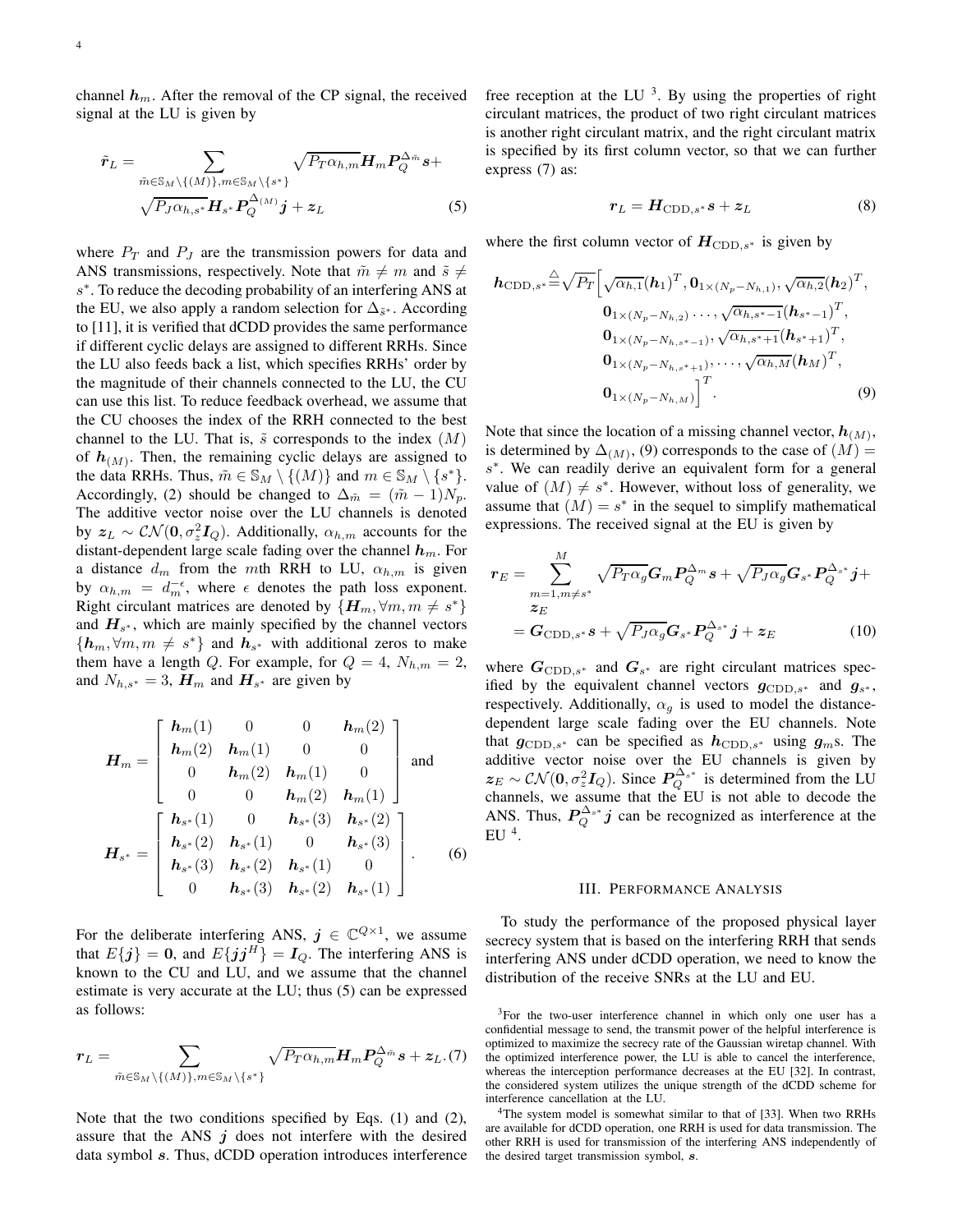# *A. Receive SNR at the LU over non-identically distributed channels*

In contrast to the dCDD system under the assumption  $M <$  $K$ , where  $K$  denotes the number of RRHs in the system, the considered system foresees the condition  $M \geq K$  for dCDD operation. This implies that ordered statistics are not required for the computation of the aggregate SNR at the LU. When  $M < K$ , the dCDD chooses only M RRHs connected to the channels having the largest magnitude. Thus, ordered statistics are required when the selection of the RRHs is employed in the system [11]. In the sequel, we assume that  $M = K$ .

For non-identically distributed frequency selective fading channels, the receive SNR at the LU, employing the maximum number of RRHs allowed by dCDD operation, is given by

$$
\gamma_R = \sum_{s^* = 1}^M \sum_{m=1, m \neq s^*}^M \gamma_{R,m} P_r(s^* = \operatorname*{argmax}_{j \in [1, ..., M]} (\|\mathbf{g}_j\|^2)) \tag{11}
$$

where  $\gamma_{R,m} \triangleq \tilde{\alpha}_{h,m} \sum_{l=1}^{N_{h,m}} |\mathbf{h}_m(l)|^2$  with  $\tilde{\alpha}_{h,m} \triangleq \frac{P_T \alpha_{h,m}}{\sigma_z^2}$ , and  $P_r(s^*)$  denotes the probability that the s<sup>\*</sup>th RRH is selected as the interfering RRH. Note that  $\gamma_{R,m}$  is the receive SNR provided by the mth data RRH. Since  $\tilde{\alpha}_{h,m} \sum_{l=1}^{N_{h,m}} |\mathbf{h}_m(l)|^2$ is distributed as  $\tilde{\alpha}_{h,m} \sum_{l=1}^{N_{h,m}} |\boldsymbol{h}_m(l)|^2 \sim \chi^2(2N_{h,m}, \tilde{\alpha}_{h,m}),$ its PDF and CDF are, respectively, expressed as follows:

$$
f_{\gamma_{R,m}}(x) = \frac{1}{\Gamma(N_{h,m})(\tilde{\alpha}_{h,m})^{N_{h,m}}} x^{N_{h,m}-1} e^{-\frac{x}{\tilde{\alpha}_{h,m}}}
$$
 and  

$$
F_{\gamma_{R,m}}(x) = 1 - e^{-\frac{x}{\tilde{\alpha}_{h,m}}} \sum_{l=0}^{N_{h,m}-1} \frac{1}{l!} \left(\frac{x}{\tilde{\alpha}_{h,m}}\right)^l.
$$
 (12)

With the aid of (12), the distribution of  $\gamma_R$  is provided in the following theorem.

*Theorem 1:* By assuming identically distributed frequency selective fading EU channels, the distribution of the aggregate receive SNR at the LU is given by

$$
f_{\gamma_R}(x) = \frac{1}{M} \sum_{s^* = 1}^{M} f_{A, s^*}(x) \text{ and}
$$

$$
F_{\gamma_R}(x) = \frac{1}{M} \sum_{s^* = 1}^{M} F_{A, s^*}(x) \tag{13}
$$

where

$$
f_{A,s^*}(x) = \sum_{m=1}^{M-1} \sum_{j=1}^{N_{h,m}} \frac{(-1)^m \theta_{m,j,s^*}}{\Gamma(j)} x^{j-1} e^{-\frac{x}{\beta_{h,m,s^*}}} \text{ and}
$$
  
\n
$$
F_{A,s^*}(x) = \sum_{m=1}^{M-1} \sum_{j=1}^{N_{h,m}} \frac{(-1)^m \theta_{m,j,s^*}}{\Gamma(j)} \left(\frac{1}{\tilde{\beta}_{h,m,s^*}}\right)^{-j}
$$
  
\n
$$
\gamma_l\left(j, \frac{x}{\tilde{\beta}_{h,m,s^*}}\right)
$$
  
\n(a) 
$$
\sum_{m=1}^{M-1} \sum_{j=1}^{N_{h,m}} (-1)^m \theta_{m,j,s^*} (\tilde{\beta}_{h,m,s^*})^j - \sum_{m=1}^{M-1} \sum_{j=1}^{N_{h,m}} \sum_{l=0}^{N-1} \frac{\theta_{m,j,s^*} (-1)^m (\tilde{\beta}_{h,m,s^*})^{j-l}}{\Gamma(l+1)} x^l
$$
  
\n
$$
e^{-\frac{x}{\beta_{h,m,s^*}}}
$$

$$
(14)
$$

where 
$$
\gamma_l(\cdot,\cdot)
$$
 is the lower incomplete gamma function,  $\theta_{m,j,s^*} \stackrel{\triangle}{=} \frac{(-1)^{N_{h,m}}}{(\tilde{\beta}_{h,m,s^*})^{N_{h,m}}} \sum_{S(m,j)} \prod_{k=1, k \neq m}^{M-1} {N_{h,k} + q_k - 1 \choose q_k}$   $\frac{(\tilde{\beta}_{h,k,s^*})^{q_k}}{(1 - \frac{\tilde{\beta}_{h,k,s^*}}{\tilde{\beta}_{h,m,s^*}})^{N_{h,k} + q_k}}, \quad \tilde{\beta}_{h,m,s^*}$ , the *m*th component of

 $\tilde{\beta}_{h,s^*} \triangleq [\tilde{\alpha}_{h,1}, \ldots, \tilde{\alpha}_{h,s^*-1}, \tilde{\alpha}_{h,s^*+1}, \ldots, \tilde{\alpha}_{h,M}],$  and  $S(i,j)$ , a set of  $(M - 1)$ -tuples satisfying the following condition

$$
S(i,j) \stackrel{\triangle}{=} \{ (q_1, \ldots, q_{M-1}) : \sum_{k=1}^{M-1} q_k = N_{h,i} - j \text{ with } q_i = 0 \}.
$$

*Proof:* Note that  $\tilde{\beta}_{h,s^*}$  is a set of  $\tilde{\alpha}_{h,j}$ s except for  $\tilde{\alpha}_{h,s^*}$ . We first exploit the fact that  $P_r(s^* = \text{argmax})$  $\mathop{\mathrm{argmax}}_{j \in [1,...,M]} (\|\boldsymbol{g}_j\|^2) s) =$ 

1  $\overline{M}$  over identically distributed frequency selective fading EU channels. Then, we compute  $f_{A,s^*}(x)$ , which is the PDF of the sum of the receive SNRs except for  $\gamma_{R,s^*}$ , i.e., the SNR provided by the interfering RRH. According to [34], we can derive  $f_{A,s^*}(x)$ . The corresponding CDF  $F_{A,s^*}(x)$  can be derived from  $f_{A,s^*}(x)$ . With the aid of the total probability theorem, we can derive  $(13)$ . The expression  $(a)$  in  $(14)$  is provided for the future use of  $F_{\gamma_R}(x)$ .

# *B. Receive SINR at the EU over identically distributed channels*

The receive signal power and noise-plus-interference power due to interfering signal at the EU are given by

$$
S_E = P_T \sum_{m=1, m \neq s^*}^{M} \alpha_g \sum_{l=1}^{N_g} |\mathbf{g}_m(l)|^2 \text{ and}
$$

$$
N_E = P_J \alpha_g \sum_{l=1}^{N_g} |\mathbf{g}_{s^*}(l)|^2 + \sigma_z^2
$$
(15)

where  $S_E$  is the signal power aggregated from  $(M - 1)$ data RRHs. One of the EU channels, the one that provides the largest channel magnitude, is selected for the interfering RRH under the control of the CU. Thus,  $S_E/N_E$  decreases in general as the number of RRHs increases, which is beneficial for increasing the security of the proposed cooperative system. According to (15), the SINR at the EU is given by

 $\gamma_E = \frac{S_E}{N} = \frac{S_E/\sigma_z^2}{N}$  $\frac{S_E/\sigma_z^2}{N_E/\sigma_z^2} = \frac{\tilde{\alpha}_g \sum_{m=1}^{M-1} \sum_{l=1}^{N_g} |\bm{g}_{(m)}(l)|^2}{\gamma_l \tilde{\alpha}_g \sum_{l=1}^{N_g} |\bm{g}_{(M)}(l)|^2 + 1}$ 

$$
E = N_E - N_E / \sigma_z^2 = \gamma_I \tilde{\alpha}_g \sum_{l=1}^{N_g} |\mathbf{g}(M)}(l)|^2 + 1
$$
  
= 
$$
\frac{\sum_{k=1}^{M-1} \tilde{S}_{E,(k)}}{\gamma_I \tilde{S}_{E,(M)} + 1}
$$
(16)

where  $\tilde{\alpha}_g \triangleq \frac{P_T \alpha_g}{\sigma_z^2}$ ,  $\gamma_I \triangleq \frac{P_J}{P_T}$ ,  $\tilde{S}_{E,(k)} \triangleq \tilde{\alpha}_g \sum_{l=1}^{N_g} |\mathbf{g}_{(k)}(l)|^2$ , and  $\tilde{S}_{E,(M)} \triangleq \tilde{\alpha}_g \sum_{l=1}^{N_g} |\mathbf{g}_{s^*}(l)|^2$ . Note that we have used ordered statistics in (16) so that  $0 < \tilde{S}_{E,(1)} < \tilde{S}_{E,(2)} < \ldots <$  $S_{E,(M-1)} < S_{E,(M)} < \infty.$ 

A closed-form expression for the distribution of the SINR at the EU is provided in the following theorem.

*Theorem 2:* For identically distributed frequency selective fading over the illegitimate EU channels, the distribution of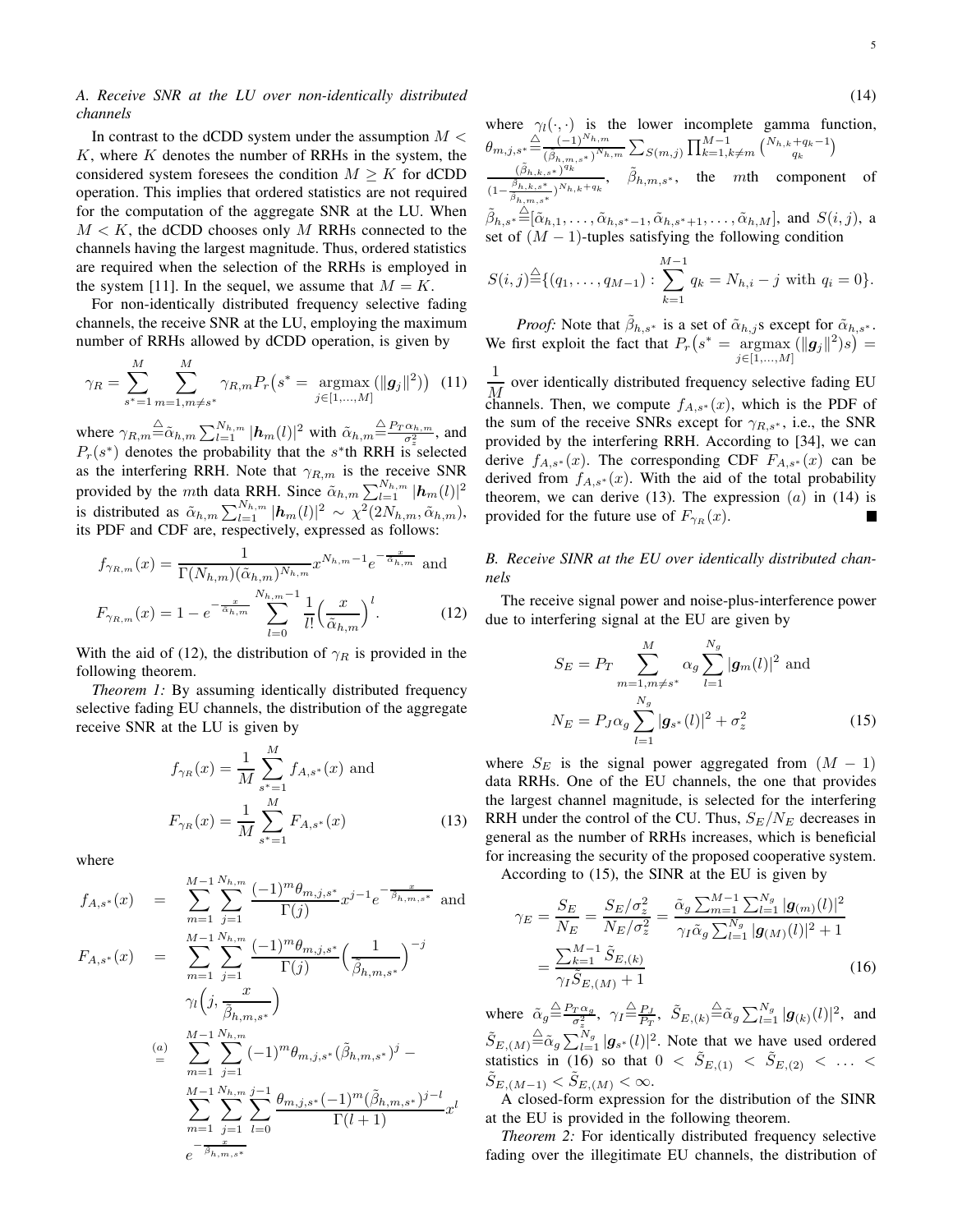the receive SINR at the EU, from the  $(M - 1)$  RRHs and degraded by the interfering RRH, is given by (17) at the next page.

*Proof:* See Appendix A. In (17), we have defined  $M_m N_g \triangleq (M-1)N_g$ ,  $c_1 \triangleq M N_g$  +  $p_1 - p_2 + p_3 - 1$ , and  $\sum_{q_1 + \dots + q_{N_g} = n} q$  denotes the sum of all positive integer indices of  $q_j$ s satisfying  $q_1 + \ldots + q_{N_g} = n$ , and  $\tilde{q} \triangleq \sum_{t=0}^{N_g-1} t q_{t+1}$ . Theorem 2 shows that the PDF of the receive SINR at the EU can be obtained in closed form, which

is given by the weighted summation of either lower incomplete gamma functions or gamma functions. We can also see that three equations compose (17), two of which,  $(f_{t n_1}, f_{t n_2})$ , are easy to be used for performance analysis.

# *C. Secrecy Outage Probability*

The transmission capacity achieved by the legitimate transmissions is given by

$$
C_R = \log_2(1 + \gamma_R) \tag{18}
$$

whereas the interceptable capacity is defined as [4]:

$$
C_E = \log_2(1 + \gamma_E). \tag{19}
$$

Then, the secrecy capacity  $C_s$  is defined as follows:

$$
C_s = [C_R - C_E]^+\tag{20}
$$

where  $[x]^+ \stackrel{\triangle}{=} \max(x, 0)$ .

At a given secrecy rate  $R_s$ , the secrecy outage probability is defined by

$$
P_{\text{out}}(R_s) = Pr(C_s < R_s)
$$
\n
$$
= \int_0^\infty F_{\gamma_R}(J_R(1+x) - 1) f_{\gamma_E}(x) dx \quad (21)
$$

where  $J_R \stackrel{\triangle}{=} 2^{R_s}$ .

According to (21), a closed form expression for the secrecy outage probability,  $P_{\text{out}}(R_s)$ , can be derived in the next theorem.

*Theorem 3:* For frequency selective fading over legitimate and illegitimate channels, the proposed CP-SC system that improves physical layer security by dCDD operation and the interfering RRH provides the secrecy outage probability at secrecy rate  $R_s$ , as follows:

$$
P_{\text{out}}(R_s) = \frac{1}{M} \sum_{s^* = 1}^{M} (P_{\text{out},1,s^*}(R_s) + P_{\text{out},2,s^*}(R_s) + P_{\text{out},3,s^*}(R_s))
$$
\n
$$
(22)
$$

where

$$
P_{\text{out},1,s^*}(R_s) + P_{\text{out},2,s^*}(R_s) \stackrel{\triangle}{=} \Delta_{1,1,s^*} - \Delta_{1,2,s^*}(R_s) +
$$
  

$$
\Delta_{2,1,s^*} - \Delta_{2,2,s^*}(R_s). \tag{23}
$$

*Proof:* See Appendix B for a corresponding expression for  $P_{\text{out},3,s^*}(R_s)$ .

In (23), we have defined several definitions provided in (24) at the next page. In (24),  $G_{p,q}^{m,n}(t)$  $a_1, ..., a_n, a_{n+1}, ..., a_p$  $b_1, ..., b_m, b_{m+1}, ..., b_q$ Í denotes the Meijer G-function [35, Eq. (9.301)]. For a specific set of parameters  $\{m = 1, n = 2, p = 2, q = 1\},\$  $G_{2,1}^{1,2}(z)$   $a_1, a_2$  $\frac{1}{2,1}$  ( $\begin{bmatrix} b_1 \\ c_2 \end{bmatrix}$ ,  $\begin{bmatrix} b_1 \\ c_2 \end{bmatrix}$  can be expressed in terms of the hypergetime.  $b_1$  can be expressed in terms of the hyperge $z \notin \{-1, 0\}$  [36, Eq. (07.34.03.0392.01)]. Note that  $\Delta_{1,1,s^*}$ and  $\Delta_{2,1,s^*}$  are independent of the secrecy rate  $R_s$ . Due to a non-existing integral formula incorporating the third equation in (17),  $P_{\text{out},3,s^*}(R_s)$  is obtained by numerical integration. Since  $P_{\text{out},3,s^*}(R_s) \approx 0$  as  $1/\sigma_z^2 \rightarrow \infty$ , we can obtain a closedform expression for an approximate secrecy outage probability in the following proposition.

*Proposition 1:* In the high SNR regime, the proposed secrecy scheme provides an approximate secrecy outage probability as follows:

$$
P_{\text{out}}^{ap}(R_s) = \frac{1}{M} \sum_{s^* = 1}^{M} \left( P_{\text{out},1,s^*}(R_s) + P_{\text{out},2,s^*}(R_s) \right)
$$
  
= 
$$
\frac{1}{M} \sum_{s^* = 1}^{M} \left( \Delta_{1,1,s^*} - \Delta_{1,2,s^*}(R_s) + \Delta_{2,1,s^*} - \Delta_{2,2,s^*}(R_s) \right).
$$
 (25)

# *D. Probability of Non-Zero Achievable Secrecy Rate*

The secrecy rate is zero when the EU's SINR is higher than the SNR of the LU, that is,  $C_s = 0$  if  $\gamma_R < \gamma_E$ . The probability of system non-zero achievable secrecy rate is given by

$$
Pr(C_s > 0) = 1 - \int_0^\infty F_{\gamma_R}(x) f_{\gamma_E}(x) dx.
$$
 (26)

The expression for (26) is very similar to that of the secrecy outage probability. Since the probability of system non-zero achievable secrecy rate depends on  $f_{13}$ , a closed-form expression of the approximate non-zero achievable secrecy rate can be derived in the following theorem.

*Theorem 4:* The proposed secrecy system that employs the interfering RRH by dCDD operation provides the approximate non-zero achievable secrecy rate in frequency selective fading channels as follows:

$$
Pr(C_s > 0) = 1 - \frac{1}{M} \sum_{s^{*}=1}^{M} (\Delta_{1,1,s^{*}} + \Theta_{1,2,s^{*}} + \Delta_{2,1,s^{*}} + \Theta_{2,2,s^{*}})
$$
\n
$$
(27)
$$

where  $\Theta_{1,2,s^*}$  and  $\Theta_{2,2,s^*}$  are defined in (28) at the next page.

*Proof:* Similar to the proof in Appendix B, (28) can be obtained.

#### *E. Asymptotic Diversity Gain Analysis*

From [6], [7], and [37], it is known that the asymptotic diversity gain of the secrecy performance is mainly determined by the channels connecting the LU.

*Proposition 2:* From the receive SNR at the LU, the diversity gain of the secrecy outage probability is given by

$$
G_d = \min_{s^*} \left( \sum_{m=1, m \neq s^*}^M N_{h,m} \right) = \min_{s^*} G_{d,s^*} \tag{29}
$$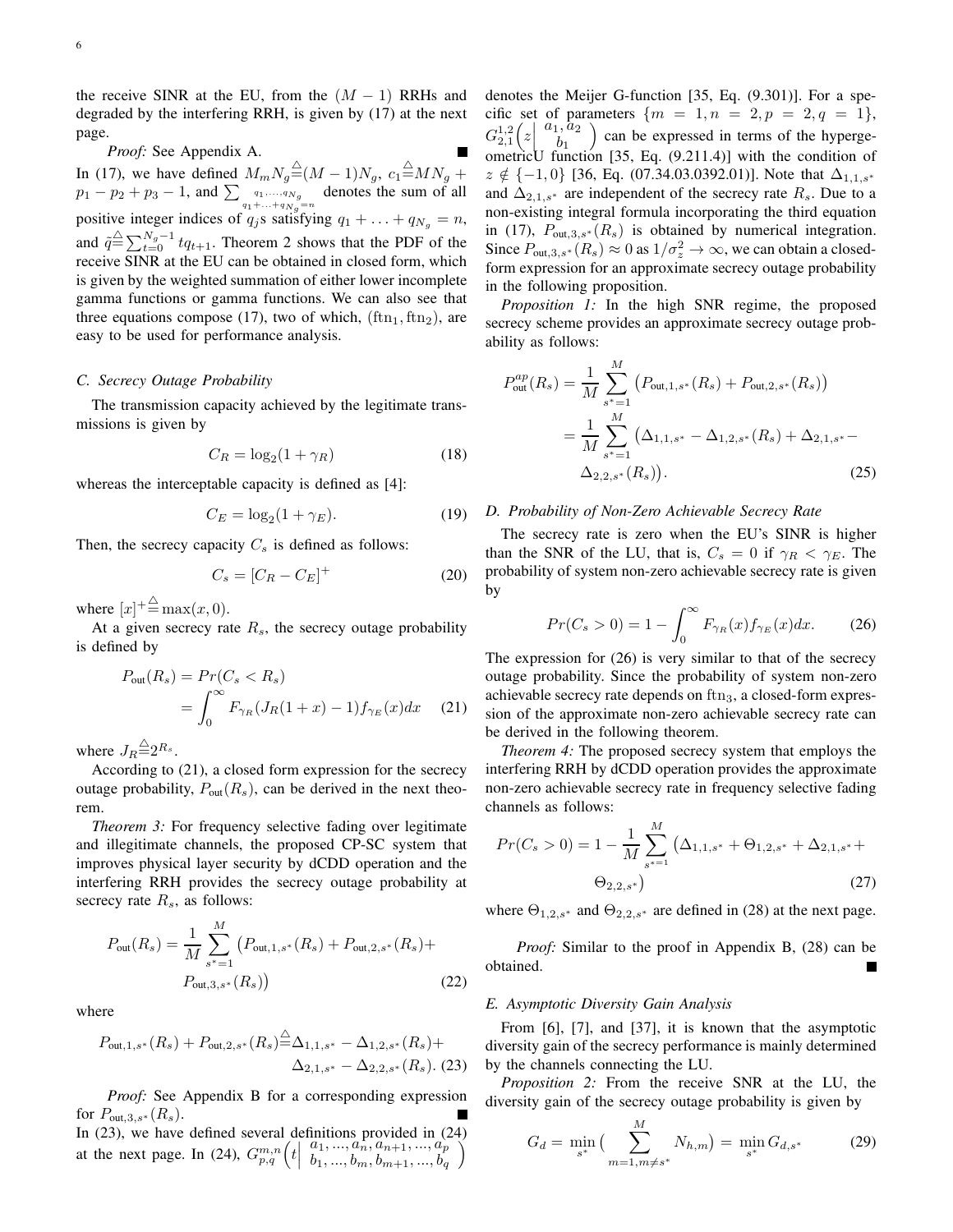$$
f_{\gamma_E}(x) = \frac{M}{\Gamma(N_g)\tilde{\alpha}_g^{MN_g}} \Big[ \frac{\text{ftn}_1}{\Gamma(M_m N_g)} + \sum_{n=1}^{M-1} {M-1 \choose n} (-1)^n \sum_{\substack{q_1, \dots, q_{N_g} \\ q_1 + \dots + q_{N_g} = n}} \frac{n!}{q_1! q_2! \dots q_{N_g}!}
$$

$$
\prod_{t_1=0}^{N_g-1} \left(\frac{1}{t_1!}\right)^{q_{t_1+1}} \frac{1}{\Gamma(M_m N_g - \tilde{q})} \big( \text{ftn}_2 \text{U}(\gamma_I x - n) + \text{ftn}_3 \text{U}(n - \gamma_I x) \big) \Big]
$$
(17)

where

$$
\begin{split} \text{ftn}_1 &\overset{\triangle}{=} \sum_{p_1=0}^{M_m N_g} \binom{M_m N_g}{p_1} \gamma_I^{p_1} \Gamma(N_g + p_1) x^{M_m N_g - 1} \tilde{\alpha}_g^{N_g + p_1} (1 + \gamma_I x)^{-N_g - p_1} e^{-x/\tilde{\alpha}_g}, \\ \text{ftn}_2 &\overset{\triangle}{=} \sum_{p_1=0}^1 \sum_{p_2=0}^{M_m N_g - \tilde{q} - 1} \sum_{p_3=0}^{p_2} \binom{1}{p_1} \binom{M_m N_g - \tilde{q} - 1}{p_2} \binom{p_2}{p_3} \gamma_I^{p_1 + p_3} (-n)^{M_m N_g - \tilde{q} - p_2 - 1} \\ &\qquad \tilde{\alpha}_g^{c_1} x^{p_2} (1 + \gamma_I x)^{-c_1} \Gamma(c_1) e^{-x/\tilde{\alpha}_g}, \text{ and} \\ \text{ftn}_3 &\overset{\triangle}{=} \sum_{p_1=0}^1 \sum_{p_2=0}^{M_m N_g - \tilde{q} - 1} \sum_{p_3=0}^{p_2} \binom{1}{p_1} \binom{M_m N_g - \tilde{q} - 1}{p_2} \binom{p_2}{p_3} \gamma_I^{p_1 + p_3} (-n)^{M_m N_g - \tilde{q} - p_2 - 1} \\ &\qquad \tilde{\alpha}_g^{c_1} x^{p_2} (1 + \gamma_I x)^{-c_1} \gamma_l \left(c_1, \frac{x(1 + \gamma_I x)}{\tilde{\alpha}_g (n - \gamma_I x)}\right) e^{-x/\tilde{\alpha}_g}. \end{split}
$$

$$
\Delta_{1,1,s^{*}} \dfrac{\triangle_{1,1,s^{*}} \dfrac{M}{\Gamma(N_{g})\Gamma((M-1)N_{g}) \tilde{\alpha}_{s}^{N_{g}}} \sum_{ij=1}^{M-1} \sum_{j=1}^{N_{h+ij}} \sum_{p_1=0}^{(M-1)N_{g}} \binom{(M-1)N_{g}}{p_{ij,j,s^{*}}(\tilde{\beta}_{h,ij,s^{*}})^{j}(-1)^{j} \gamma_{I}^{p_1} \tilde{\alpha}_{g}^{c_1}} \zeta_{1}^{2} \zeta_{2}^{2} \zeta_{3}^{2} \zeta_{4}^{2} \zeta_{5}^{2} \zeta_{6}^{2} \zeta_{7}^{2} \zeta_{8}^{2} \zeta_{9}^{2} \zeta_{1}^{2} \zeta_{1}^{2} \zeta_{1}^{2} \zeta_{1}^{2} \zeta_{1}^{2} \zeta_{1}^{2} \zeta_{1}^{2} \zeta_{1}^{2} \zeta_{1}^{2} \zeta_{1}^{2} \zeta_{1}^{2} \zeta_{1}^{2} \zeta_{1}^{2} \zeta_{1}^{2} \zeta_{1}^{2} \zeta_{1}^{2} \zeta_{1}^{2} \zeta_{1}^{2} \zeta_{1}^{2} \zeta_{1}^{2} \zeta_{1}^{2} \zeta_{1}^{2} \zeta_{1}^{2} \zeta_{1}^{2} \zeta_{1}^{2} \zeta_{1}^{2} \zeta_{1}^{2} \zeta_{1}^{2} \zeta_{1}^{2} \zeta_{1}^{2} \zeta_{1}^{2} \zeta_{1}^{2} \zeta_{1}^{2} \zeta_{1}^{2} \zeta_{1}^{2} \zeta_{1}^{2} \zeta_{1}^{2} \zeta_{1}^{2} \zeta_{1}^{2} \zeta_{1}^{2} \zeta_{1}^{2} \zeta_{1}^{2} \zeta_{1}^{2} \zeta_{1}^{2} \zeta_{1}^{2} \zeta_{1}^{2} \zeta_{1}^{2} \zeta_{1}^{2} \zeta_{1}^{2} \zeta_{1}^{2} \zeta_{1}^{2} \zeta_{1}^{2} \zeta_{1}^{2} \zeta_{1}^{2} \zeta_{1}^{2} \zeta_{1}^{2} \zeta_{
$$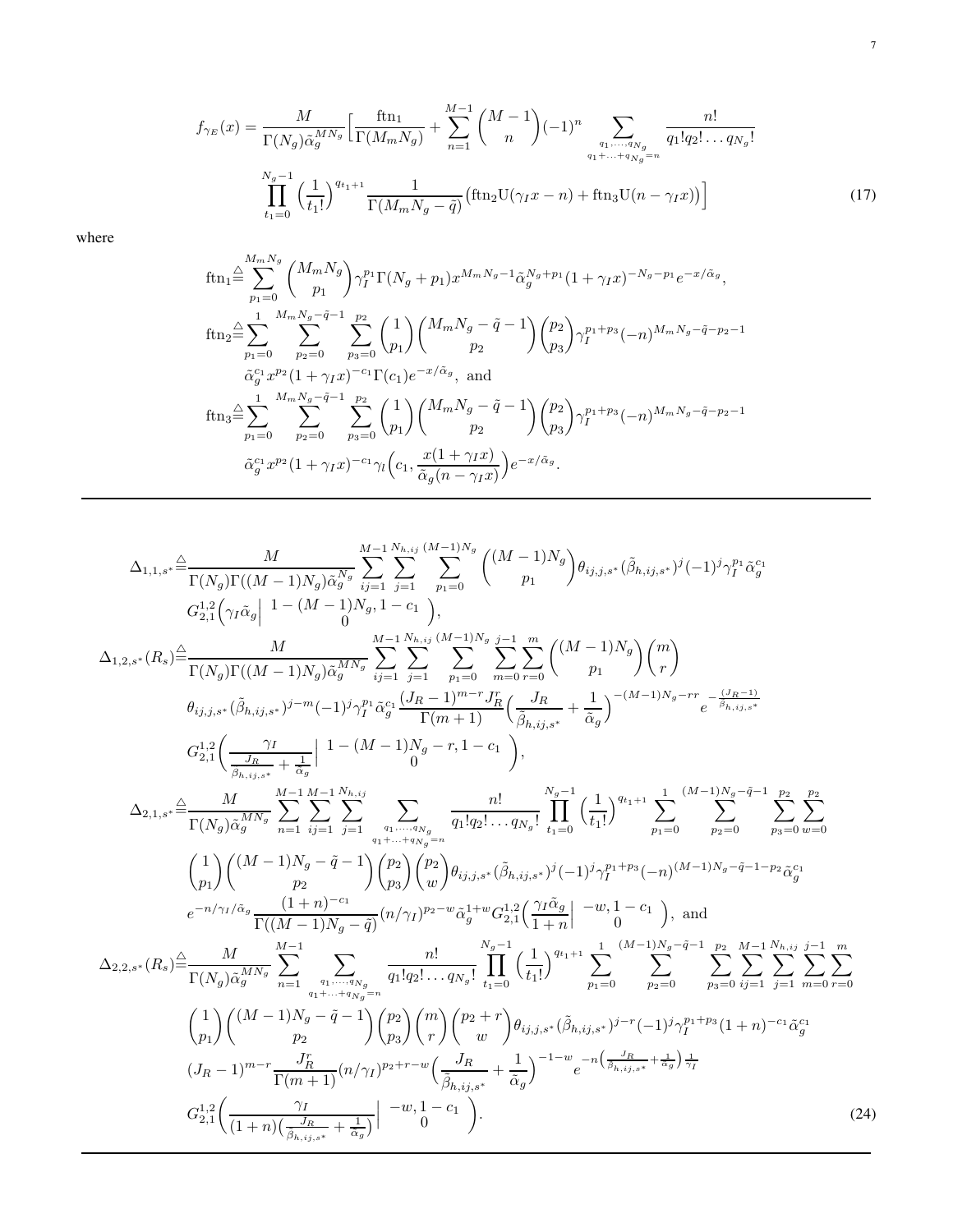$$
\Theta_{1,2,s^{*}} \stackrel{\triangle}{=} \frac{M}{\Gamma(N_{g})\Gamma((M-1)N_{g})\tilde{\alpha}_{g}^{MN_{g}}} \sum_{ij=1}^{M-1} \sum_{j=1}^{N_{h,ij}} \sum_{p_{1}=0}^{N-1} \sum_{m=0}^{N_{g}} \binom{(M-1)N_{g}}{p_{1}} \theta_{ij,j,s^{*}}(\tilde{\beta}_{h,ij,s^{*}})^{j-m}
$$
  
\n
$$
(-1)^{j} \gamma_{I}^{p_{1}} \tilde{\alpha}_{g}^{c_{1}} \frac{1}{\Gamma(m+1)} G_{2,1}^{1,2} \left( \frac{\gamma_{I}}{\frac{1}{\beta_{h,ij,s^{*}}} + \frac{1}{\tilde{\alpha}_{g}}}\right) \frac{1 - (M-1)N_{g} - m, 1 - c_{1}}{0} \right) \text{ and}
$$
  
\n
$$
\Theta_{2,2,s^{*}} \stackrel{\triangle}{=} \frac{M}{\Gamma(N_{g})\tilde{\alpha}_{g}^{MN_{g}}} \sum_{n=1}^{M-1} \sum_{q_{1},...,q_{N_{g}}=n} \frac{n!}{q_{1}!q_{2}! \cdots q_{N_{g}}!} \prod_{t_{1}=0}^{N_{g}-1} \left(\frac{1}{t_{1}!}\right)^{q_{t_{1}+1}}
$$
  
\n
$$
\sum_{p_{1}=0}^{1} \sum_{p_{2}=0}^{(M-1)N_{g}-\tilde{q}-1} \sum_{p_{3}=0}^{p_{2}} \sum_{ij=1}^{M-1} \sum_{j=1}^{N_{h,ij}} \sum_{m=0}^{j-1} \sum_{w=0}^{p_{2}+m} \binom{1}{p_{1}} \binom{(M-1)N_{g}-\tilde{q}-1}{p_{2}} \binom{p_{2}}{p_{3}}
$$
  
\n
$$
\binom{p_{2}+m}{w} \theta_{ij,j,s^{*}}(\tilde{\beta}_{h,ij,s^{*}})^{j-m}(-1)^{j} \gamma_{I}^{p_{1}+p_{3}}(1+n)^{-c_{1}} \tilde{\alpha}_{g}^{c_{1}} \frac{(-n)^{c_{1}}}{\Gamma(m+1)} (n/\gamma_{I})^{p_{2}+m-w} \left(\frac{1}{\tilde{\beta}_{h,ij,s^{*}}}+\frac{1}{\tilde{\alpha}_{g}}\right)^
$$

where  $G_{d,s^*} \stackrel{\triangle}{=} \sum_{i=1}^M$  $\sum_{m=1,m\neq s^*} N_{h,m}$ . Equation (29) shows that de-

pending on the interfering RRH selection, due to independent LU and EU channels,  $G_{d,s^*}$ , which is the summation of the number of multipath components over the LU channels except for the number of multipath components over the channel connected with the interfering RRH, is different for non-identically distributed frequency selective fading channels. However, the overall diversity gain of the proposed secrecy system is determined as the minimum of the  $\{G_{d,s^*}, \forall s^*\}.$ 

*Proof:* Based on the approach provided by [6], [7], and [37], we can derive the secrecy diversity gain from the distribution of  $\gamma_R$ . Let the moment generating function (MGF) of  $\gamma_R$  be denoted by  $M_{\gamma_R}(s)$ , then it is given by

$$
M_{\gamma_R}(s) \propto \prod_{s^*=1}^{M} \prod_{m=1,m \neq s^*}^{M} \frac{1}{(\tilde{\alpha}_{h,m})^{N_{h,m}}} \left(s + \frac{1}{\tilde{\alpha}_{h,m}}\right)^{-N_{h,m}}
$$
  
\n
$$
\approx \prod_{s^*=1}^{M} \prod_{m=1,m \neq s^*}^{M} \frac{1}{(\alpha_{h,m})^{N_{h,m}}} \left(\frac{s}{\alpha_z^2}\right)^{-N_{h,m}}
$$
  
\n
$$
= \prod_{s^*=1}^{M} \prod_{m=1,m \neq s^*}^{M} \left(\frac{1}{(\alpha_{h,m})^{N_{h,m}}}\right) \left(\frac{s}{\alpha_z^2}\right)^{-G_{d,s^*}} (30)
$$

with  $G_{d,s^*}$  being the secrecy diversity gain for the case when the  $s^*$ th EU channel or the  $s^*$ th RRH is used by the interfering RRH. Since the secrecy performance is dominated by  $\min_{A} (G_{d,s^*})$ , the overall diversity gain is derived as  $G_d =$  $\min_{s^*} (G_{d,s^*}).$  $\blacksquare$ 

 $s^*$  Note that one RRH is selected as the interfering RRH independently of the LU channels, so that only  $(M-1)$  RRHs, that is, the number of data RRHs, are involved in the asymptotic performance in the high SNR region. Thus, comparing with the analysis conducted by [33], this proposition provides scalability of the number of RRHs on the security diversity gain with the dCDD based physical layer security system.

# IV. SIMULATION RESULTS

In this section, we first verify the derived closed form expression for the approximate secrecy outage probability. To this end, we compare the derived approximate secrecy outage probability (denoted by **Ap**) with the exact secrecy outage probability (denoted by **Ex**) for various scenarios. In addition, an asymptotically derived secrecy outage probability is denoted by **As**. Then, we show the secrecy outage probability for various scenarios taking into account various parameters, for example, the frequency selectivity, RRH cooperation, and  $\gamma_I$ , interference power ratio over the data transmission power. The simulation setup is as follows. Quadrature phase shift keying (QPSK) modulation is used, the transmission block size is made of 64 QPSK symbols ( $Q = 64$ ). The CP length is given by 16 QPSK symbols. In all scenarios, we fix  $P_T = 1$  and  $R_s = 1$ . We consider two different simulation scenarios with  $\mathbb{S}_1 \triangleq \{ \alpha_{h,1} = 5.3361, \alpha_{h,2} = 3.4086, \alpha_{h,3} = 5.0064, \alpha_{h,4} = 1\}$ 2.5640} and  $\mathbb{S}_2 \triangleq {\alpha_{h,1}} = 3.3569, \alpha_{h,2} = 2.4186, \alpha_{h,3} =$ 1.0264,  $\alpha_{h,4} = 1.5620$ . Distances from RRHs to the LU are denoted by  $\{\alpha_{h,m}, \forall m\}$ . We also assume a fixed value of  $\alpha_q = 1.2983$ . In this section, M denotes the maximum allowable number of RRHs for dCDD operation.

### *A. Secrecy Outage Probability*

We first verify the closed form expression for the approximate secrecy outage probability derived in Proposition 1.

In Fig. 2, we assume  $M = 3$  RRHs. For different number of multipath components over the LU channels, this figure shows a tight approximation of the derived approximate secrecy outage probability over its corresponding exact secrecy outage probability. In this scenario, we fix  $\gamma_I = 3$  dB. As any of  $N_{h,k}$ s increases, a lower secrecy outage probability is achieved. In addition, as  $1/\alpha_z^2$  increases, a negligible difference between the exact outage probability and the asymptotic outage probability can be observed.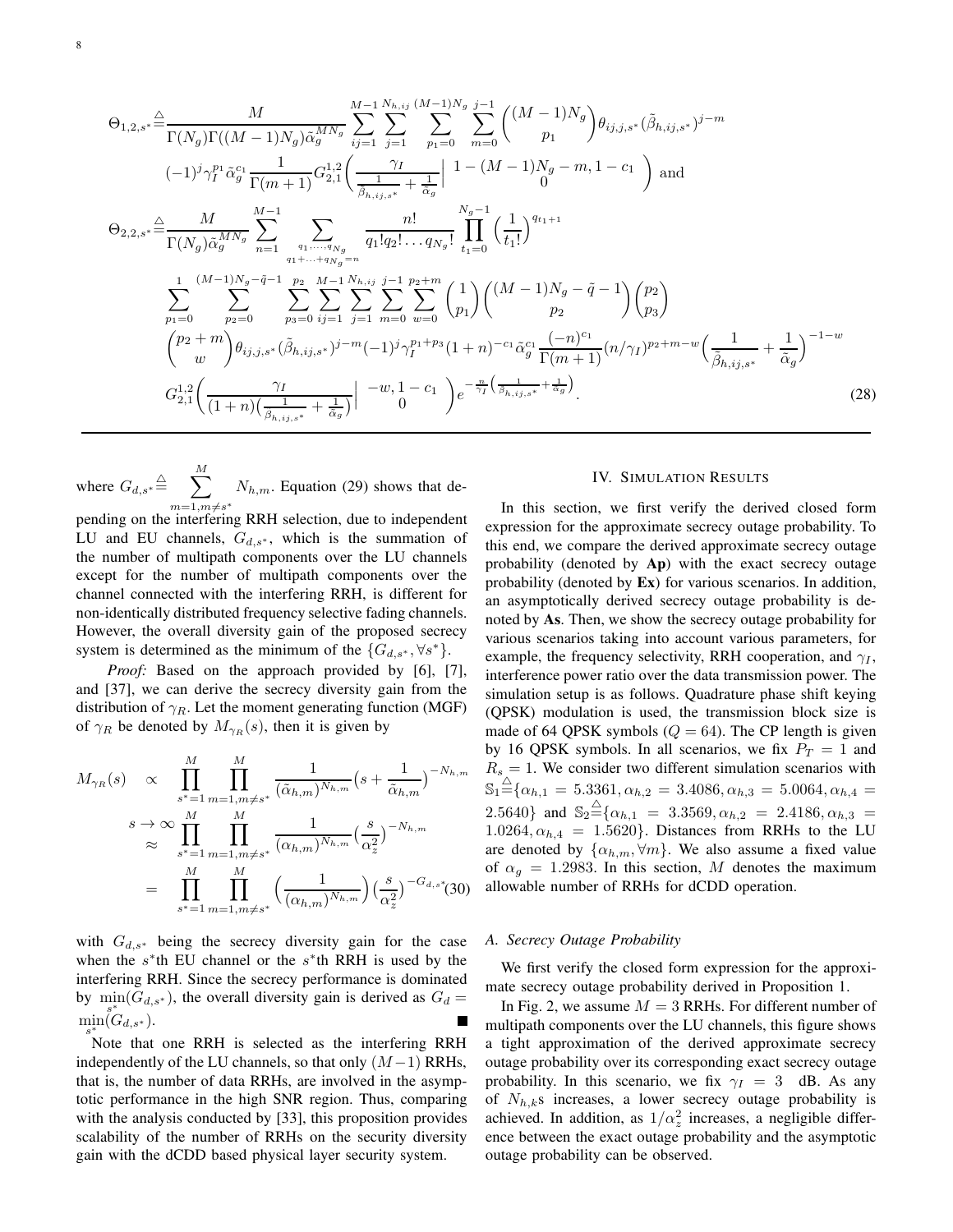

Fig. 2. Approximate secrecy outage probability compared with exact secrecy outage probability.



Fig. 3. Approximate secrecy outage probability compared with exact secrecy outage probability as a function of  $\gamma_I$ .

In Fig. 3, we also verify the approximate secrecy outage probability as a function of  $\gamma_I$ . We assume  $M = 3$ ,  $N_{h,1} =$  $1, N_{h,2} = 2, N_{h,3} = 3$ , and  $N_g = 3$ . As  $\gamma_I$  increases, a lower secrecy outage probability is obtained due to an increased SINR at the EU, but without changing the SNR at the LU. For different values of the SNR over the LU channels, this figure shows that at a lower SNR and  $\gamma_I$ , a slight difference can be observed from the approximate secrecy outage probability. However, as either the SNR over the LU channels or  $\gamma_I$ increases, the difference from the approximate secrecy outage probability becomes negligible.

In Fig. 4, we compare the secrecy outage probability of the proposed interfering RRH selection over other selection



Fig. 4. Secrecy outage probability with different types of selection schemes of the interfering RRH. Scenario  $\mathbb{S}_1$  is used for the location of the RRHs.

schemes, such as to use an RRH providing either the second best channel magnitude, the worst channel magnitude, or a random selection [16]. For a fixed setting  $(M = 3, N_{h,1})$  $1, N_{h,2} = 2, N_{h,3} = 2, N_g = 3)$  and  $(M = 4, N_{h,1}) =$  $1, N_{h,2} = 2, N_{h,3} = 2, N_{h,4} = 1, N_g = 3$ , the proposed opportunistic selection for the interfering RRH achieves the best secrecy outage probability performance by decreasing the SINR at the EU to the utmost limit. In general, assigning an RRH connected to the EU via a channel having a greater channel magnitude as the interfering RRH, we can achieve a better secrecy performance. For instance, for  $M = 3$ , at least 5 dB and 7 dB gains can be achieved at  $1 \times 10^{-5}$  secrecy outage probability over the random selection and the selection scheme that uses a channel having the worst channel magnitude, respectively. At the same secrecy outage probability, when four RRHs are used at maximum, then a 7.5 dB gain over the random selection can be achieved by the proposed selection scheme. Thus these results show an improved secrecy outage probability by the proposed selection scheme.

Fig. 5 shows the diversity gain analysis for various system settings,  $N_{h,k}$ s,  $N_g$ , location of the RRHs with three RRHs  $(M = 3)$ . Since the number of total RRHs is fixed, and one RRH is used as the interfering RRH, the diversity gain is determined by the sum of the multipath components over all the LU channels. For instance, we have  $G_d = \min((1 +$  $(2), (1 + 3), (2 + 3)) = 3$  with  $(N_h = \{1, 2, 3\}, N_g = 3)$ and scenario  $S_2$ . If we study the slope of the corresponding curve of the secrecy outage probability in the log-log scale, we have 3.0837. For scenario the  $S_1$ , it is 2.9793. Moreover, the analytical diversity gain is equal to 2.9759. Thus, we can verify Proposition 2 empirically. For different combinations of the multipath components over the LU channels, we can have a similar verification. For instance, we can have 2.8925 and 2.9194 respectively for  $(N_h = \{2, 3, 1\}, N_g = 3)$  and  $(N_h = \{3, 2, 1\}, N_q = 3)$  with scenario  $S_2$ . We also investi-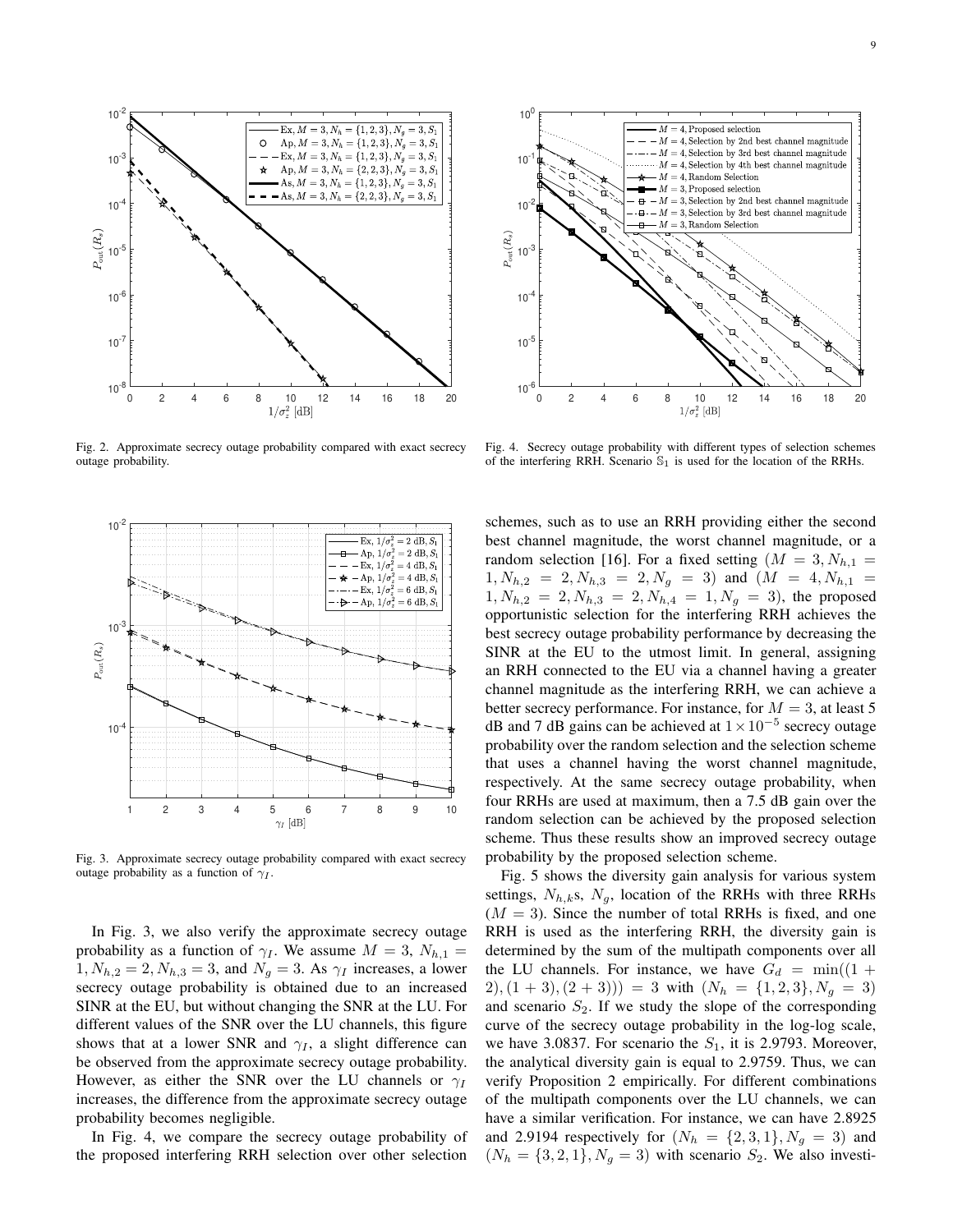

Fig. 5. Secrecy outage probability for various system settings.

gate the effect of  $N_g$  on the diversity gain for a particular setting of  $(N_h = \{2,3,1\}, N_g = 5)$ . Owing to a larger number of multipath components over the EU channels, a higher secrecy outage probability is obtained. However, the number of multipath components over the EU channels has no effect on the diversity gain as verified by Proposition 2. For this scenario, the empirical diversity gain is 2.9766. We can see the effect of multipath diversity on the diversity gain. In the following figure, we can see the effect of transmit diversity by assuming a different maximum number of RRHs.



Fig. 6. Secrecy outage probability in the log − log scale for various system settings.

For a fixed value of  $N_g = 3$ , and scenario  $\mathbb{S}_2$ , Fig. 6 shows that that empirical diversity gains are 3.8638, 3.8908, 4.9131, and 2.9793 for  $(M = 4, N_h = \{1, 2, 2, 1\})$ ,  $(M = 4, N_h =$ 

 $\{1, 2, 3, 1\}$ ),  $(M = 4, N_h = \{1, 2, 3, 2\})$ , and  $(M = 3, N_h =$ {1, 2, 3}) in the considered SNR range. In a much higher SNR region, we can expect  $4, 4, 5, 3$ , respectively, for the diversity gain. From Fig. 6, we can see a tight approximation of the derived secrecy outage probability in the high SNR regime.

#### *B. Probability of Non-Zero Achievable Secrecy Rate*



Fig. 7. Probability of non-zero achievable secrecy rate with different types of selection schemes of the interfering RRH. Scenario  $\mathbb{S}_2$  is used for the location of RRHs.

In generating Fig. 7, we use fixed values of  $(N_h$  =  $\{1, 2, 2\}, \gamma_I = 3$  dB for  $M = 3$  and  $(N_h = \{1, 2, 2, 1\}, \gamma_I =$ 3) dB for  $M = 4$ . From Figs. 7 and 8, we first verify the ac-



Fig. 8. Probability of non-zero achievable secrecy rate as a function of  $\gamma_I$ . Scenario  $\mathbb{S}_2$  is used for the location of RRHs.

curacy of the approximate probability of non-zero achievable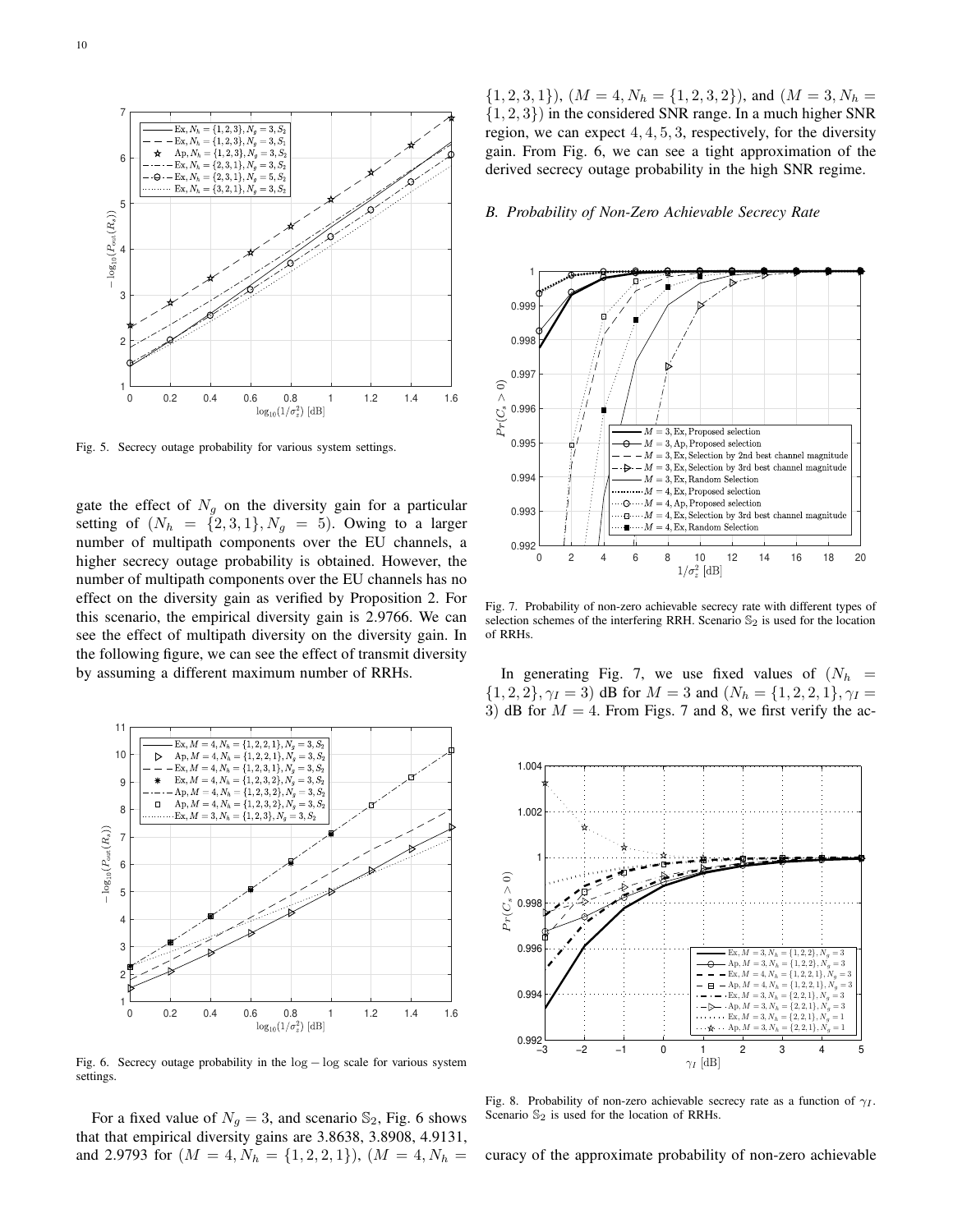secrecy rate. We can see that as either M or  $\gamma_I$  increases, a tight approximation can be obtained. Especially, when  $M = 4$ , the derived approximation provides a negligible performance loss compared with the exact one. Also, for various system settings, when  $\gamma_I$  is larger than 2 dB, a negligible performance loss is obtained. From Fig. 7, we can see a different convergence behavior of the probability of non-zero achievable secrecy rate. As M increases,  $Pr(C_s > 0) = 1$  is obtained due to a larger diversity gain. Compared with other types of selection schemes of the interfering RRH, the proposed scheme provides the fastest convergence to  $Pr(C_s > 0) = 1$ due to an increased ratio of the LU's SNR to EU's SINR. For instance, for  $M = 3$ ,  $Pr(C_s > 0) = 0.999$  is obtained with 3 dB and 8 dB SNR gain over other selection schemes that use the RRH connected to a channel having the second and third best channel magnitudes among the EU channels, respectively. Comparing with random selection for the interfering RRH, the proposed selection provides a  $6$  dB gain. As  $M$  increases, Fig. 7 shows that the difference between the proposed selection and random selection schemes increases. Moreover, the proposed selection scheme provides a faster convergence to  $Pr(C_s > 0) = 1$  over the other considered selection schemes.



Fig. 9. Probability of non-zero achievable secrecy rate with different settings.

In Fig. 9, we investigate the effects of  $N_g$  and distance of RRH from the LU. This figure shows that as  $N<sub>g</sub>$  increases, a slower convergence to a target probability of non-zero achievable secrecy rate is achieved due to an increased EU's SINR. Since the signal power propagates isotopically in space, and it is decreased inversely proportional to the square of the distance travelled, scenario  $\mathbb{S}_2$  results in a slower convergence to a target probability of non-zero achievable secrecy rate due to a decreased LU's SNR. For a fixed  $M = 3$ , a different convergence behavior can be obtained due to different distances of the RRHs from the LU.

## V. CONCLUSIONS

In this paper, we have investigated a new physical layer secrecy system that transmits the interfering ANS by assuming a dCDD scheme. Among a set of RRHs, one RRH that is connected to a channel having the best channel magnitude to the EU is selected by the CU as an interfering RRH that transmits the interfering ANS to the EU. This selection is shown to be effective in decreasing the SINR at the EU. In addition, without explicit channel feedback, data RRHs are able to aggregate the receive SNR by their joint collaboration. This has been made possible by removing ISI and a deliberate interfering ANS from the simultaneous legitimate CP-SC transmissions. The proposed secrecy system yields improved secrecy performance by positively affecting the SNR and SINR on both side of the LU and EU. With the aid of simulations, it has been verified that the number of data RRHs and the sum of multipath components jointly determine the achievable diversity gain in the high SNR region.

# APPENDIX A: DERIVATION OF THEOREM 2

For the notation, we define  $r_m \triangleq \tilde{S}_{E,(m)}$  in the sequel. Let  $z_1 \triangleq r_M$  and  $z_2 \triangleq \sum_{m=1}^{M-1} r_m$ . The bivariate MGF for two random variables  $z_1$  and  $z_2$  is given by (A.1). In (A.1),  $f(z_j)$ denotes the PDF of the RV  $z_j$ . After replacing  $f(z_1)$  with its expression,  $f(z_1) = \frac{1}{\Gamma(N_g)\tilde{\alpha}_g^{Ng}} z_1^{N_g-1} e^{-z_1/\tilde{\alpha}_g}$ , and applying the inverse MGF, we can have the corresponding joint PDF expression for  $J_1$ :

$$
f_1(z_1, z_2) = \frac{1}{\Gamma(N_g)\tilde{\alpha}_g^{N_g}} \frac{e^{-\frac{1}{\tilde{\alpha}_g}(z_1+z_2)}}{\Gamma(M_mN_g)} z_1^{N_g-1} z_2^{M_mN_g-1}.
$$
 (A.2)

Similarly, the corresponding joint PDF expression for  $J_2$  is given by

$$
f_2(z_1, z_2) = \frac{1}{\Gamma(N_g)\tilde{\alpha}_g^{N_g}} \frac{e^{-\frac{1}{\tilde{\alpha}_g}(z_1+z_2)}}{\Gamma(M_mN_g - \tilde{q})} z_1^{N_g + \tilde{q} - 1}
$$
  

$$
(-nz_1 + z_2)^{M_mN_g - \tilde{q} - 1} U(-nz_1 + z_2)
$$
 (A.3)

where  $U(\cdot)$  denotes the unit step function. Now from  $f_1(z_1, z_2)$ and  $f_2(z_1, z_2)$ , the corresponding PDF of the desired quantity  $\gamma_E = \frac{z_2}{1 + \gamma_I z_1}$  are given by

$$
f_1(x) = \frac{x^{M_m N_g - 1} e^{-\frac{x}{\hat{\alpha}_g}}}{\Gamma(N_g) \hat{\alpha}_g^{N_g} \Gamma(M_m N_g)} \sum_{p_1=0}^{M_m N_g} {M_m N_g \choose p_1} \gamma_I^{p_1}
$$

$$
= \frac{\int_0^\infty e^{-\frac{(1+\gamma_I x)w}{\hat{\alpha}_g} w^{p_1+N_g-1} dw}}{\Gamma(N_g) \hat{\alpha}_g^{N_g} \Gamma(M_m N_g)} \sum_{p_1=0}^{M_m N_g} {M_m N_g \choose p_1} \gamma_I^{p_1}
$$

$$
= \frac{1 + \gamma_I x}{\hat{\alpha}_g} e^{-\frac{(p_1 + N_g)}{\hat{\alpha}_g}} \Gamma(p_1 + N_g). \tag{A.4}
$$

To derive a feasible PDF expression from (A.3), we rewrite  $g_1(w,x) \triangleq (1 + \gamma_I w) f_2(w,(1 + \gamma_I w)x)$  into  $g_1(w, x) =$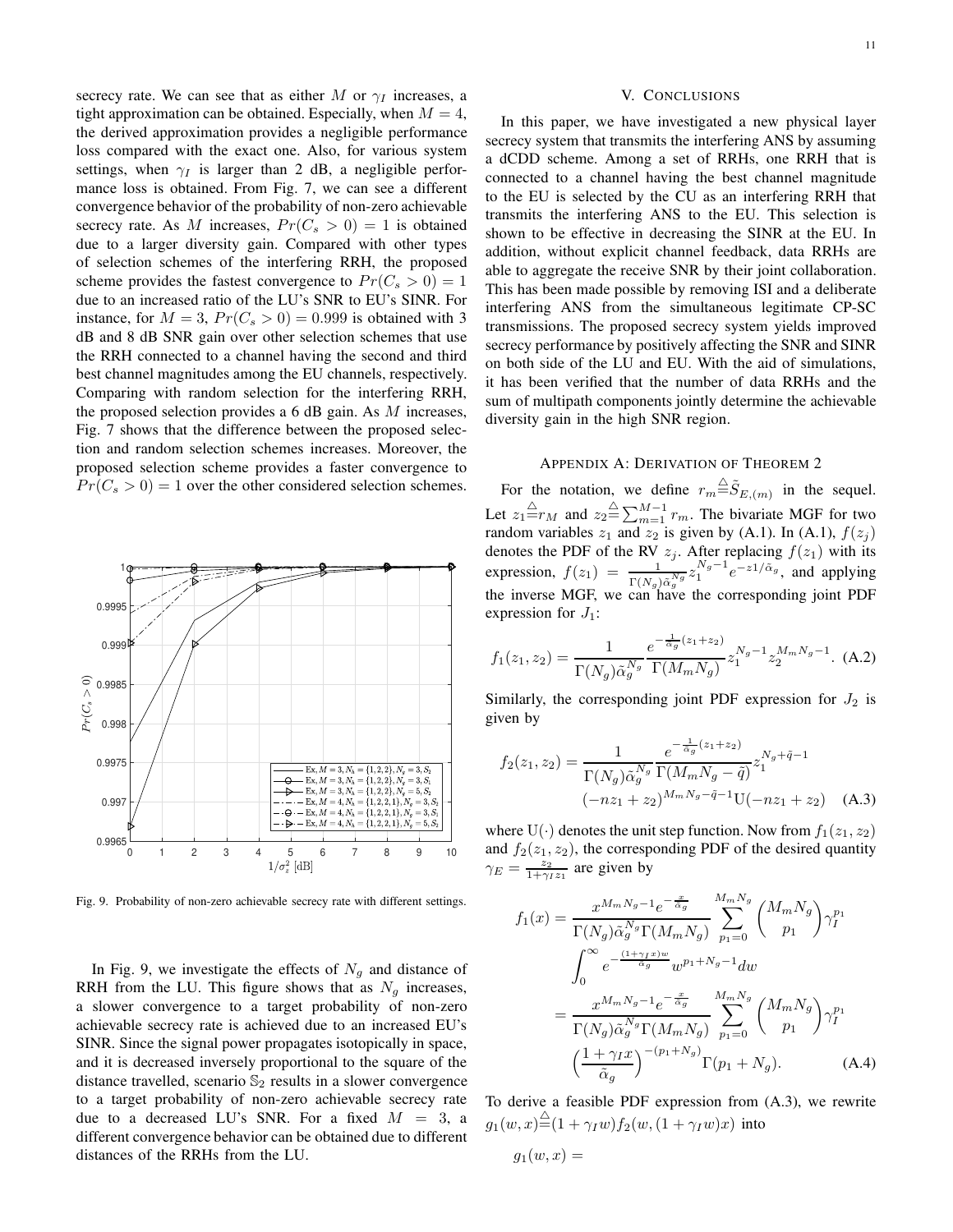$$
12\quad
$$

$$
MGF(-S_1, -S_2) = M! \int_0^{\infty} e^{-S_1 z_1} f(z_1) dz_1 \int_0^{r_M} e^{-S_2 r_{M-1}} f(r_{M-1}) dr_{M-1} \dots \int_0^{r_2} e^{-S_2 r_1} f(r_1) dr_1
$$
  
\n
$$
= \frac{M!}{(M-1)!} \int_0^{\infty} e^{-S_1 z_1} f(z_1) dz_1 \Biggl( \int_0^{z_1} e^{-S_2 r_{M-1}} f(r_{M-1}) dr_{M-1} \Biggr)^{M-1}
$$
  
\n
$$
= \frac{M!}{(M-1)!} \frac{1}{\tilde{\alpha}_g^{M_m N_g}} \underbrace{\int_0^{\infty} e^{-S_1 z_1} f(z_1) \Biggl( S_2 + \frac{1}{\tilde{\alpha}_g} \Biggr)^{-M_m N_g}}_{J_1} dz_1 + \frac{M!}{J_1}
$$
  
\n
$$
\frac{M!}{(M-1)!} \frac{1}{\tilde{\alpha}_g^{M_m N_g}} \sum_{n=1}^{M-1} {M-1 \choose n} (-1)^n \sum_{\substack{q_1, \dots, q_{N_g} \\ q_1 + \dots + q_{N_g} = n}} \frac{n!}{p_1! \dots p_{N_g}!} \prod_{t_1=0}^{N_g-1} \left( \frac{1}{t_1!} \right)^{q_{t_1+1}}
$$
  
\n
$$
\underbrace{\int_0^{\infty} e^{-S_1 z_1} f(z_1) z_1^{\tilde{q}} \Biggl( S_2 + \frac{1}{\tilde{\alpha}_g} \Biggr)^{\tilde{q} - M_m N_g} e^{-\left( S_2 + \frac{1}{\tilde{\alpha}_g} \right) z_1 n} dz_1}_{J_2}.
$$
\n(A.1)

$$
\frac{1}{\Gamma(N_g)\tilde{\alpha}_g^{N_g}} \frac{e^{-\frac{1}{\tilde{\alpha}_g}(w + (1 + \gamma_I w)x)}}{\Gamma(M_m N_g - \tilde{q})}
$$
\n
$$
\frac{(1 + \gamma_I w)w^{N_g + \tilde{q} - 1}(-nw + (1 + \gamma_I w)x)^{M_m N_g - \tilde{q} - 1}}{J_3}
$$
\n
$$
U(-nw + (1 + \gamma_I w)x). \tag{A.5}
$$

Since  $J_3$  is combinations of powers of w and powers of binomials of the form  $(\alpha + \beta w)$ , we express  $J_3$  using only powers of  $w$  as:

$$
J_3 = \sum_{p_1=0}^{1} \sum_{p_2=0}^{M_m N_g - \tilde{q}-1} \sum_{p_3=0}^{p_2} {1 \choose p_1} {M_m N_g - \tilde{q}-1 \choose p_2} {p_2 \choose p_3}
$$

$$
\gamma_I^{p_1+p_3}(-n)^{M_m N_g - \tilde{q}-p_2-1} w^{c_1-1} x^{p_2}.
$$
 (A.6)

Due to the presence of the unit step function in (A.6), the variable w runs over the two exclusive intervals:  $\gamma_I x - n < 0$ and  $\gamma_I x - n \geq 0$ . Thus, we can have

$$
\int_0^{\frac{x}{n-\gamma_I x}} e^{-\frac{w}{\alpha_g}(1+\gamma_I x)} w^{c_1-1} dw, \text{ for } \gamma_I x - n < 0 \text{ (A.7)}
$$

$$
\int_0^\infty e^{-\frac{w}{\alpha_g}(1+\gamma_I x)} w^{c_1-1} dw, \text{ for } \gamma_I x - n > 0 \qquad (A.8)
$$

 $J<sub>0</sub>$ which are respectively given by

$$
\left(\frac{1+\gamma_I x}{\tilde{\alpha}_g}\right)^{-c_1} \gamma_l \left(c_1, \frac{x(1+\gamma_I x)}{\tilde{\alpha}_g(n-\gamma_I x)}\right), \text{ for } \gamma_I x - n < 0
$$

$$
\left(\frac{1+\gamma_I x}{\tilde{\alpha}_g}\right)^{-c_1} \Gamma(c_1), \text{ for } \gamma_I x - n > 0.
$$

Collecting terms, we can obtain (17).

### APPENDIX B: DERIVATION OF THEOREM 3

Since the computation of  $\Delta_{2,2,s^*}(R_s)$  in (22) is the most challenging, we will mainly focus on the derivation of this equation in the sequel. We first compute  $F_{\gamma_R}(J_R(1+x)-1)$ ,

$$
(J_R(1+x)-1)^l e^{-(J_R(1+x)-1)/(\tilde{\beta}_{h,ij,s^*})} = e^{-(J_R-1)/(\tilde{\beta}_{h,ij,s^*})}
$$

$$
\sum_{r=0}^l {l \choose r} (J_R-1)^{l-r} J_R^r x^r e^{-(J_R x)/(\tilde{\beta}_{h,ij,s^*})}.
$$
(B.1)

Thus,  $\Delta_{2,2,s^*}(R_s)$  is concluded in the computation of (B.2) at the next page. In (B.2), we have expressed  $\left(1 + \frac{\gamma_I x}{1+n}\right)^{-c_1}$  via well known formula [36, Eq.  $(07.34.03.0271.01)$ ] as follows:

$$
\left(1 + \frac{\gamma_I x}{1+n}\right)^{-c_1} = \frac{1}{\Gamma(c_1)} G_{1,1}^{1,1} \left(\frac{\gamma_I x}{1+n}\middle| \begin{array}{c} 1-c_1 \\ 0 \end{array}\right). \text{(B.3)}
$$

And then using the Laplace transform of a particular Meijer G-function [36, Eq. (07.34.22.0003.01)], [38, Eq. (2.24.3.1)], (B.2) is evaluated as the one in (B.4) at the next page. After some manipulations, we can obtain  $\Delta_{2,2,s^*}(R_s)$  in (22). Similarly, we can readily compute other terms in (22).

Based on (13) and ftn<sub>3</sub> provided in (17),  $P_{\text{out},3,s^*}(R_s)$  is computed as the one in (B.5) at the next page.

#### **REFERENCES**

- [1] K. J. Kim, H. Liu, M. D. Renzo, P. V. Orlik, and H. V. Poor, "Secrecy performance analysis of distributed CDD based cooperative systems with jamming," in *Proc. IEEE Int. Conf. Commun.*, Kansas City, MO, USA, May 2018.
- [2] F. Al-Qahtani, C. Zhong, and H. Ainuweiri, "Opportunistic relay selection for secrecy enhancement in cooperative networks," *IEEE Trans. Commun.*, vol. 63, pp. 1756–1770, May 2015.
- [3] L. Dong, Z. Han, A. P. Petropulu, and H. V. Poor, "Improving wireless physical layer security via cooperative relays," *IEEE Trans. Signal Process.*, vol. 58, no. 3, pp. 1875–1888, Mar. 2010.
- [4] N. Yang, P. L. Yeoh, M. Elkashlan, R. Schober, and I. B. Collings, "Transmit antenna selection for security enhancement in MIMO wiretap channels," *IEEE Trans. Commun.*, vol. 61, no. 1, pp. 144–154, Jan. 2013.
- [5] Y. Zou, X. Wang, and W. Shen, "Physical-layer security with multiuser scheduling in cognitive radio," *IEEE Trans. Commun.*, vol. 61, pp. 5103– 5113, Dec. 2013.
- [6] L. Wang, K. J. Kim, T. Q. Duong, M. Elkashlan, and H. V. Poor, "Security enhancement of cooperative single carrier systems," *IEEE Trans. Inf. Forensics Security*, vol. 10, no. 1, pp. 90–103, Jan. 2015.
- [7] K. J. Kim, P. L. Yeoh, P. Orlik, and H. V. Poor, "Secrecy performance of finite-sized cooperative single carrier systems with unreliable backhaul connections," *IEEE Trans. Signal Process.*, vol. 64, no. 17, pp. 4403– 4416, Spet. 2016.
- [8] T. K. Y. Lo, "Maximum ratio transmission," *IEEE Trans. Commun.*, vol. 47, no. 10, pp. 1458–1461, Oct. 1999.
- [9] K. J. Kim, T. Khan, and P. Orlik, "Performance analysis of cooperative systems with unreliable backhauls and selection combining," *IEEE Trans. Veh. Technol.*, vol. 66, no. 3, pp. 2448–2461, Mar. 2017.
- [10] B. Clerckx, G. Kim, J. Choi, and Y.-J. Hong, "Explicit vs. implicit feedback for SU and MU-MIMO," in *Proc. IEEE Global Commun. Conf.*, Miami, FL, Dec. 2010, pp. 1–5.